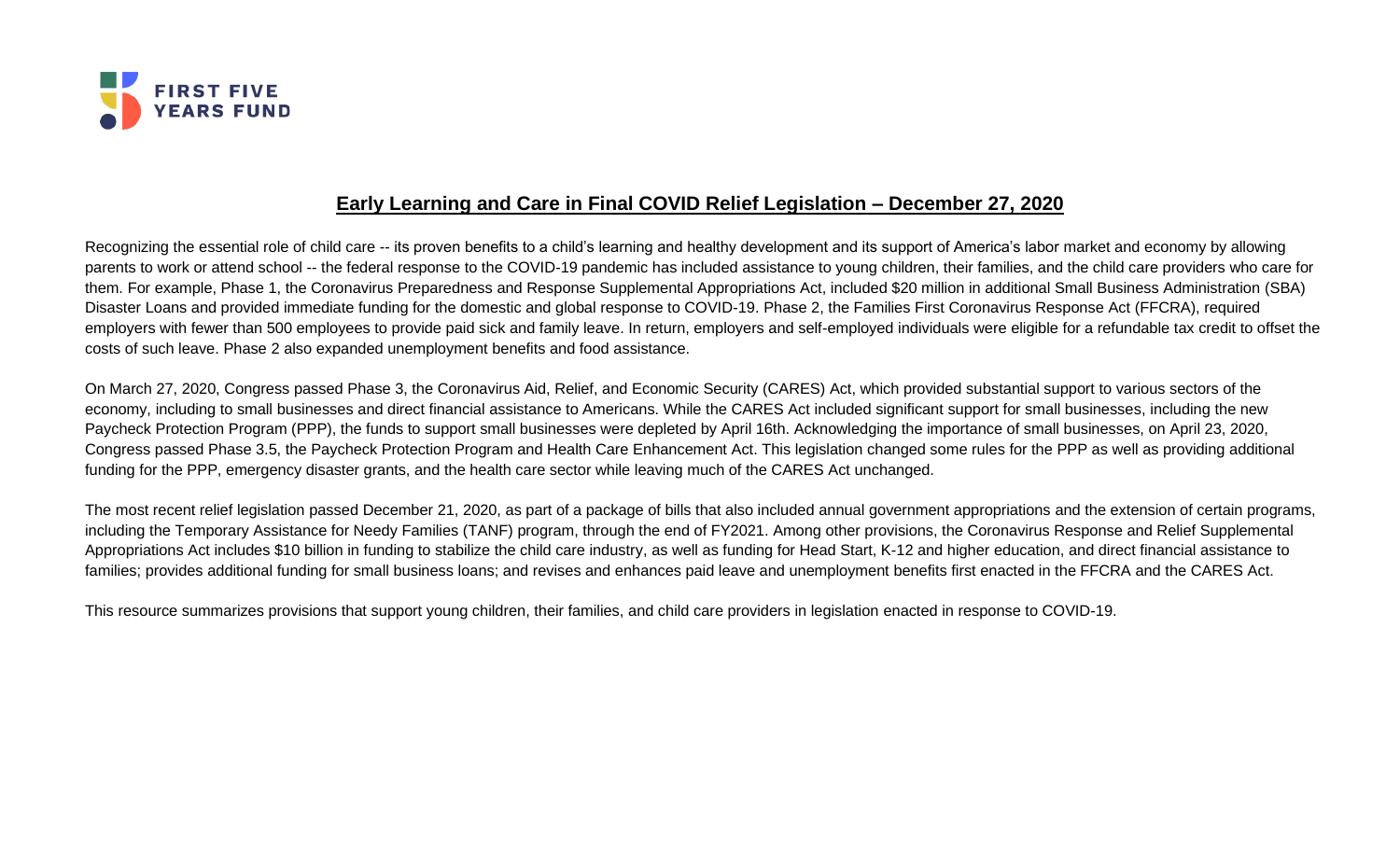| <b>Areas of</b><br><b>Interest</b> | <b>Phase 2- Families First</b><br><b>Coronavirus Response Act</b> | <b>Phase 3- Coronavirus Aid, Relief, and</b><br><b>Economic Security Act or CARES Act</b>                                                                                                                                                                                                                                                                                                                                                                                                                                                                                                                                                                                                                   | <b>Phase 3.5 - PPP and Health Care</b><br><b>Enhancement Act</b> | <b>Phase 4 - Coronavirus Response and</b><br><b>Relief Supplemental Appropriations</b><br><b>Act (Division M)</b>                                                                                                                                                                                                                                                                                                                                                                                                                                                                                                                                                                                                                                                                                                                                                                                                                                                                                                                                                                                                                                                                                            |
|------------------------------------|-------------------------------------------------------------------|-------------------------------------------------------------------------------------------------------------------------------------------------------------------------------------------------------------------------------------------------------------------------------------------------------------------------------------------------------------------------------------------------------------------------------------------------------------------------------------------------------------------------------------------------------------------------------------------------------------------------------------------------------------------------------------------------------------|------------------------------------------------------------------|--------------------------------------------------------------------------------------------------------------------------------------------------------------------------------------------------------------------------------------------------------------------------------------------------------------------------------------------------------------------------------------------------------------------------------------------------------------------------------------------------------------------------------------------------------------------------------------------------------------------------------------------------------------------------------------------------------------------------------------------------------------------------------------------------------------------------------------------------------------------------------------------------------------------------------------------------------------------------------------------------------------------------------------------------------------------------------------------------------------------------------------------------------------------------------------------------------------|
|                                    | Not included in this bill.                                        | <b>DIVISION B</b>                                                                                                                                                                                                                                                                                                                                                                                                                                                                                                                                                                                                                                                                                           | Not included in this bill.                                       | <b>DIVISION M</b>                                                                                                                                                                                                                                                                                                                                                                                                                                                                                                                                                                                                                                                                                                                                                                                                                                                                                                                                                                                                                                                                                                                                                                                            |
|                                    |                                                                   | TITLE VIII-Department of Health and Human<br><b>Services</b>                                                                                                                                                                                                                                                                                                                                                                                                                                                                                                                                                                                                                                                |                                                                  | TITLE III-Department of Health and Human<br><b>Services</b>                                                                                                                                                                                                                                                                                                                                                                                                                                                                                                                                                                                                                                                                                                                                                                                                                                                                                                                                                                                                                                                                                                                                                  |
| Child Care                         |                                                                   | Child Care and Development Block Grant (\$3.5<br>billion). Funds may be used to support providers<br>due to decreased enrollment, continue to pay<br>staff salaries, and to provide child care assistance<br>to health care sector employees, emergency<br>responders, sanitation workers, and other<br>workers deemed essential during the response to<br>the coronavirus without regard to the income<br>eligibility requirement.<br><b>TITLE IX-Legislative Branch</b><br>Unspecified funding for Senate Employees Child<br>Care Center, House Child Care Center, GAO child<br>care center. And \$700,000 for the reimbursement<br>costs for the staff of the Library of Congress' child<br>care center. |                                                                  | Child Care and Development Block Grant (\$10<br>billion). Funds may be used for a variety of<br>purposes including: relief from copayments and<br>tuition payments for families; continued payments<br>to child care providers in case of decreased<br>enrollment or closures related to coronavirus; and<br>child care assistance for the essential workforce,<br>including health care workers, regardless of<br>income eligibility requirements. States, Territories,<br>and Tribes are encouraged to place conditions on<br>provider payments, including that providers use at<br>least a portion of the funds to continue to pay<br>salaries and wages of staff, and instructs lead<br>agencies to base payments on enrollment rather<br>than attendance for the duration of the public<br>health emergency.<br>Providers who were not receiving CCDBG funds<br>prior to the pandemic are eligible for funding for<br>the purposes of cleaning, sanitation, and other<br>activities to maintain or resume the operation of<br>programs.<br>States do not need to amend their CCDBG plans<br>prior to utilizing existing authorities in the CCDBG<br>Act. Additionally, requires the Secretary to submit |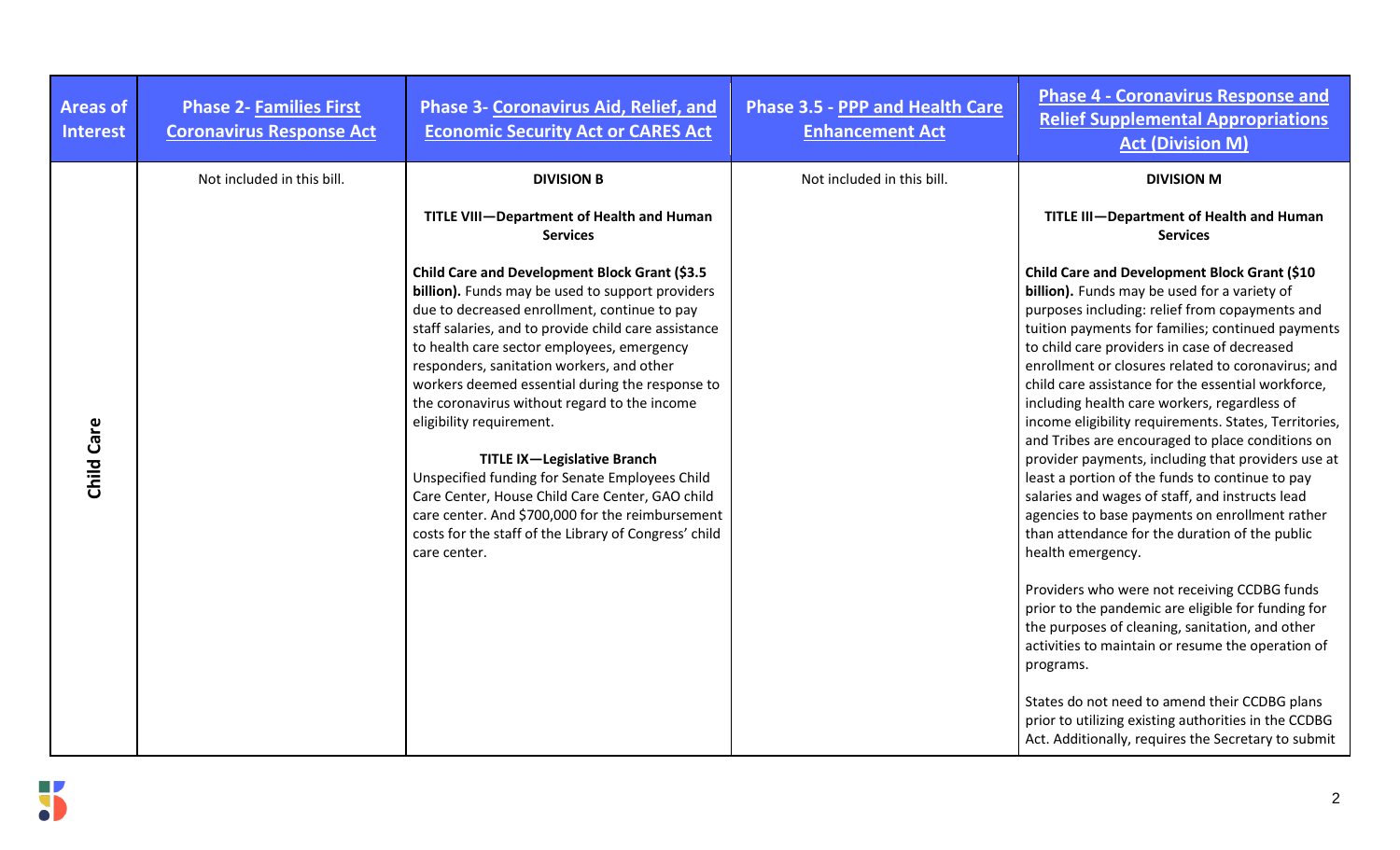|                         |                            |                                                                                                                                                                                                                                                        |                            | a report outlining how funds are appropriated.<br>Finally, outlines periods of obligation for funding.                                                                                                                                                                             |
|-------------------------|----------------------------|--------------------------------------------------------------------------------------------------------------------------------------------------------------------------------------------------------------------------------------------------------|----------------------------|------------------------------------------------------------------------------------------------------------------------------------------------------------------------------------------------------------------------------------------------------------------------------------|
|                         | Not included in this bill. | <b>DIVISION B</b>                                                                                                                                                                                                                                      | Not included in this bill. | <b>DIVISION M</b>                                                                                                                                                                                                                                                                  |
|                         |                            | <b>TITLE VIII-Departments Health and Human</b><br><b>Services</b>                                                                                                                                                                                      |                            | TITLE III-Department of Health and Human<br><b>Services</b>                                                                                                                                                                                                                        |
| <b>Head Start</b>       |                            | Head Start (\$750 million). Helps Head Start<br>programs respond to the needs of children and<br>families related to coronavirus and allows some<br>of those funds to be used to operate<br>supplemental summer programs through existing<br>grantees. |                            | Head Start (\$250 million). Provides additional<br>funds to prevent, prepare for, and respond to<br>coronavirus. Funds will be allocated based on<br>agency enrollment.<br>None of these funds would be included in the<br>calculation of the "base grant" in subsequent<br>years. |
|                         | Not included in this bill. | TITLE VIII- Departments of Labor, Health and<br><b>Human Services, Education and Related Agencies</b>                                                                                                                                                  | Not included in this bill. | <b>DIVISION M</b>                                                                                                                                                                                                                                                                  |
|                         |                            |                                                                                                                                                                                                                                                        |                            | <b>TITLE III-Department of Education</b>                                                                                                                                                                                                                                           |
|                         |                            | <b>Department of Education, Education</b><br>Stabilization Fund (\$30.75 billion). Includes funds                                                                                                                                                      |                            | Education Stabilization Fund (\$81.8 billion).                                                                                                                                                                                                                                     |
|                         |                            | for grants to provide emergency support to local                                                                                                                                                                                                       |                            | Among other uses, designates:                                                                                                                                                                                                                                                      |
|                         |                            | school systems and higher education institutions<br>to continue to provide educational services to                                                                                                                                                     |                            | \$4.1 billion for the Governor's Emergency                                                                                                                                                                                                                                         |
|                         |                            | their students and support the on-going                                                                                                                                                                                                                |                            | Education Relief Fund, which, among other uses,                                                                                                                                                                                                                                    |
| Education Stabilization |                            | functionality of school districts and institutions.                                                                                                                                                                                                    |                            | can be used for the provision of child care and<br>early childhood education.                                                                                                                                                                                                      |
|                         |                            | Designates \$3 billion for Governors in each state                                                                                                                                                                                                     |                            |                                                                                                                                                                                                                                                                                    |
|                         |                            | to allocate at their discretion for emergency<br>support grants to local educational agencies that                                                                                                                                                     |                            | \$54.3 billion for the Elementary and Secondary<br>School Emergency Relief Fund to help schools                                                                                                                                                                                    |
|                         |                            | the State educational agency deems have been                                                                                                                                                                                                           |                            | respond to coronavirus through school facilities                                                                                                                                                                                                                                   |
|                         |                            | most significantly impacted by coronavirus.                                                                                                                                                                                                            |                            | repairs and improvements, including heating,                                                                                                                                                                                                                                       |
|                         |                            | Designates \$14.25 billion for higher education<br>emergency relief for institutions of higher<br>education to prevent, prepare for, and respond to                                                                                                    |                            | ventilation, and air conditioning systems, and<br>projects to improve indoor air quality, as well as<br>addressing learning loss among students.                                                                                                                                   |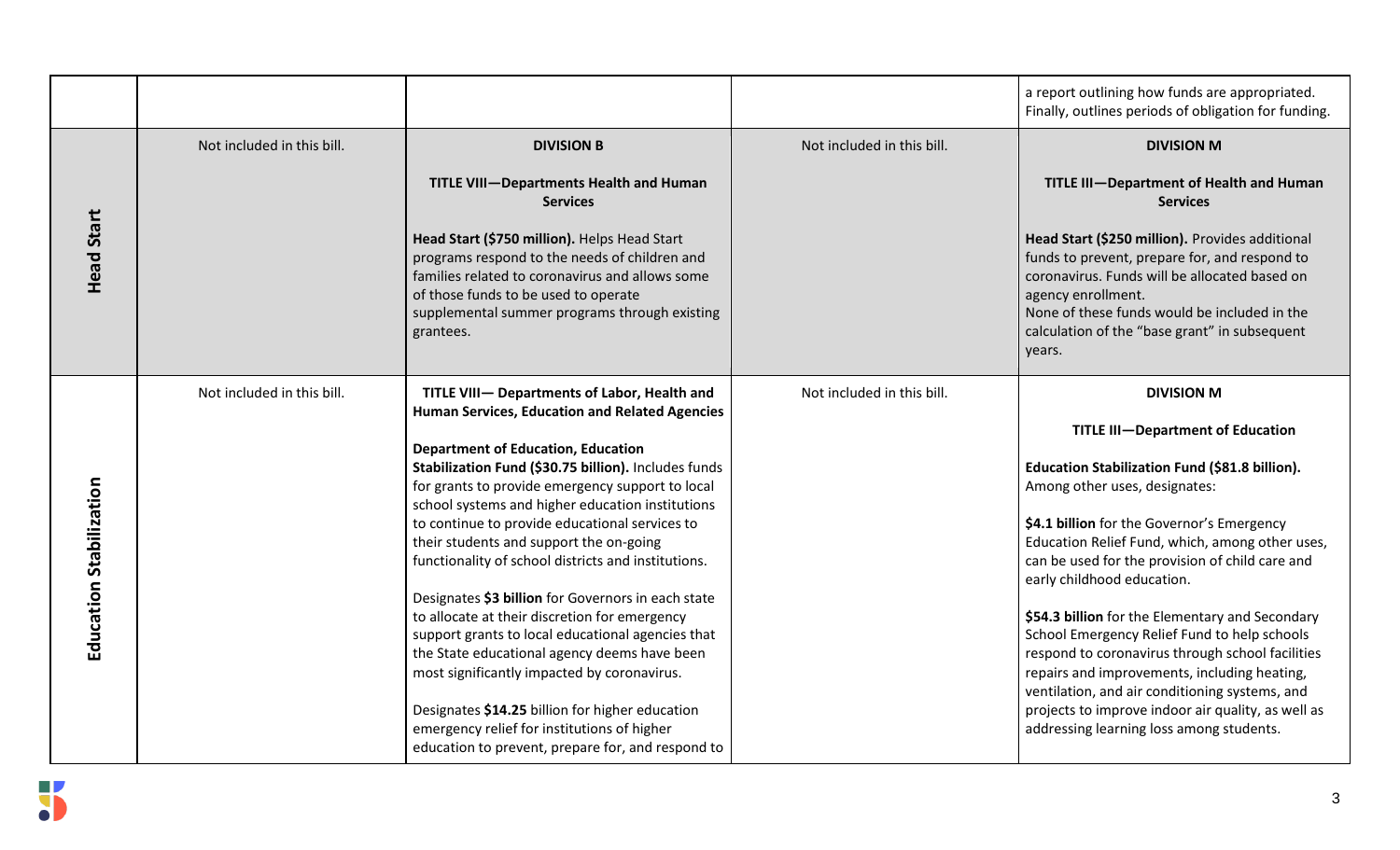|                                      |                            | coronavirus. Funds may be used to defray<br>expenses for institutions of higher education,<br>such as lost revenue, technology costs associated<br>with a transition to distance education, and<br>grants to students for food, housing, course<br>materials, technology, health care, and child care.                                                                                                                                                                                                                                                                                                                                                                                                                                                                         |                            | \$22.7 billion for the Higher Education Emergency<br>Relief Fund. Institutions of higher education can<br>use these funds to defray expenses for institutions<br>of higher education, such as lost revenue,<br>technology costs associated with a transition to<br>distance education, and grants to students for<br>food, housing, course materials, technology,<br>health care, and child care.                                                                                                                                                                                                                                                                                                                                                                                                                                                                                                                                                                                                                            |
|--------------------------------------|----------------------------|--------------------------------------------------------------------------------------------------------------------------------------------------------------------------------------------------------------------------------------------------------------------------------------------------------------------------------------------------------------------------------------------------------------------------------------------------------------------------------------------------------------------------------------------------------------------------------------------------------------------------------------------------------------------------------------------------------------------------------------------------------------------------------|----------------------------|------------------------------------------------------------------------------------------------------------------------------------------------------------------------------------------------------------------------------------------------------------------------------------------------------------------------------------------------------------------------------------------------------------------------------------------------------------------------------------------------------------------------------------------------------------------------------------------------------------------------------------------------------------------------------------------------------------------------------------------------------------------------------------------------------------------------------------------------------------------------------------------------------------------------------------------------------------------------------------------------------------------------------|
|                                      | Not included in this bill. | <b>DIVISION A</b>                                                                                                                                                                                                                                                                                                                                                                                                                                                                                                                                                                                                                                                                                                                                                              | Not included in this bill. | <b>DIVISION N</b>                                                                                                                                                                                                                                                                                                                                                                                                                                                                                                                                                                                                                                                                                                                                                                                                                                                                                                                                                                                                            |
|                                      |                            | TITLE I-Keeping American Workers Paid and<br><b>Employed Act</b>                                                                                                                                                                                                                                                                                                                                                                                                                                                                                                                                                                                                                                                                                                               |                            | TITLE III-Continuing the Paycheck Protection<br><b>Program and Other Small Business Support</b>                                                                                                                                                                                                                                                                                                                                                                                                                                                                                                                                                                                                                                                                                                                                                                                                                                                                                                                              |
| <b>Small Business Administration</b> |                            | This legislation includes various opportunities for<br>loans and grants for small businesses. Among<br>other changes to SBA loans, this expands<br>eligibility for small businesses to include 501(c)(3)<br>nonprofits and those who are self-employed or<br>independent contractors.<br>Sec. 1102. Establishes the maximum 7(a) loan<br>amount to \$10 million through Dec. 31, 2020 and<br>provides a formula by which the loan amount is<br>tied to payroll costs incurred by the business to<br>determine the size of the loan.<br>SBA Express Loans. Increased maximum SBA<br>Express Loans to \$1 million, which provide<br>borrowers with credit for working capital<br>purposes.<br>Increases the government guarantee of 7(a) loans<br>to 100% through Dec. 31, 2020. |                            | Sec. 323. Among other provisions, separates<br>regular 7(a) and PPP loans to ensure the continued<br>operation of the 7(a) program by setting an<br>authorization level of \$75 billion and clarifies the<br>7(a) program level and secondary market cap. Also<br>includes direct appropriations of \$1.9 billion to<br>carry out sections 326, 327, and 328 (described<br>below).<br>Sec. 325: Small Business Debt Relief (\$3.5 billion).<br>Among other provisions, resumes the payment of<br>principal and interest (P&I) on SBA loan products<br>established by the CARES Act capped at \$9,000 per<br>borrower per month. Borrowers with qualifying<br>loans will receive an additional 3 months of P&I<br>starting Feb. 2021, and borrowers considered to<br>be underserved (those with SBA microloans or 7(a)<br>Community Advantage loans and those with any<br>7(a) or 504 loan in the hardest-hit sectors) will<br>receive an additional 5 months of payments. SBA<br>P&I payments on the first 6 months of newly |
|                                      |                            | Small Business Debt Relief (\$17 billion). SBA will                                                                                                                                                                                                                                                                                                                                                                                                                                                                                                                                                                                                                                                                                                                            |                            | approved loans will resume for all loans approved                                                                                                                                                                                                                                                                                                                                                                                                                                                                                                                                                                                                                                                                                                                                                                                                                                                                                                                                                                            |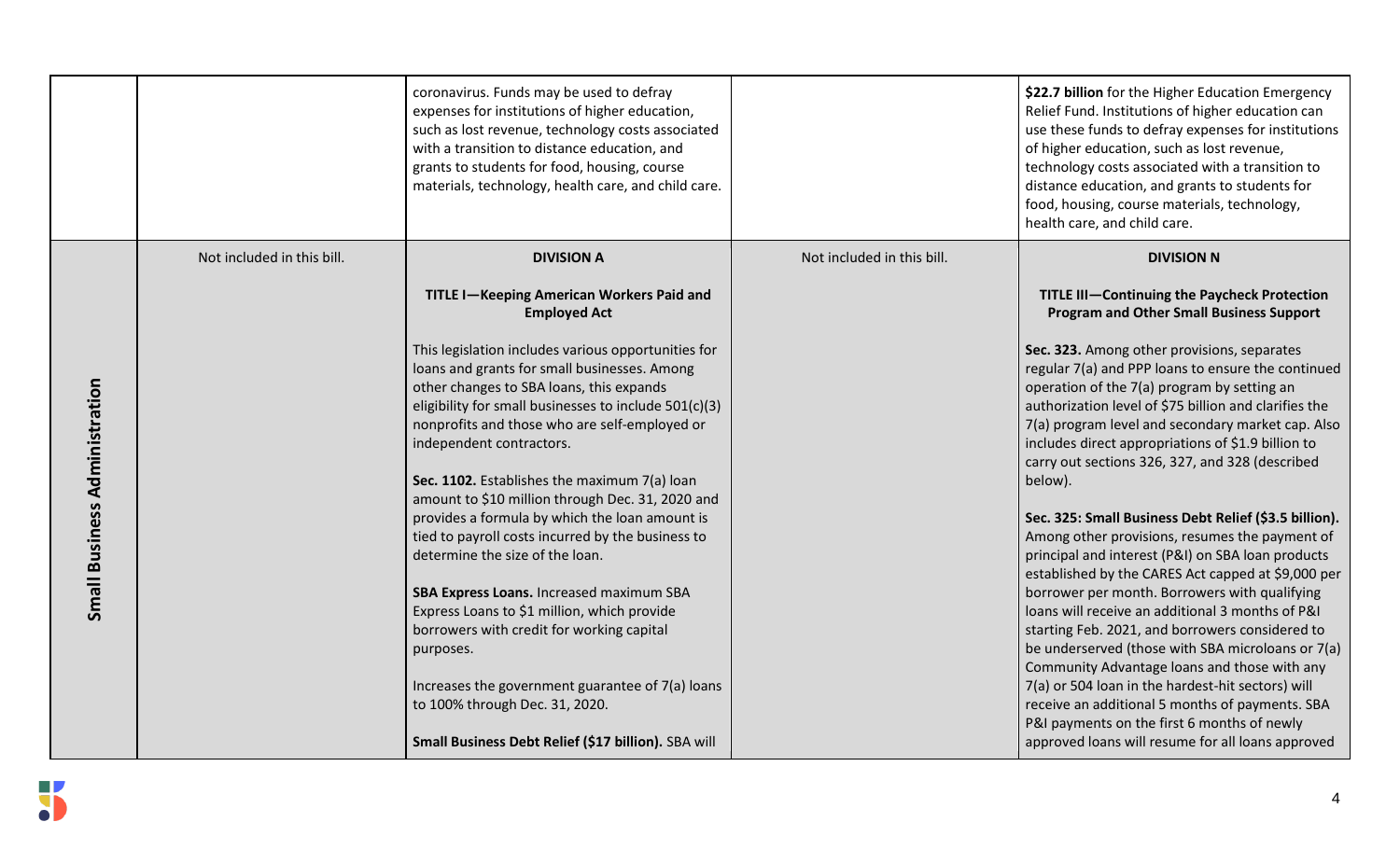| pay all principal, interest, and fees on all existing<br>SBA loan products (including 7(a), Community<br>Advantage, 504, and Microloan programs), for 6<br>months to provide relief to small businesses<br>negatively affected by COVID-19.                                                                                                                                                                   | between Feb. 1 and Sept. 30, 2021. The<br>Administrator may proportionally reduce the<br>number of months provided in each extension if<br>appropriations are insufficient to fund the<br>extensions.                                                                                                                                                                          |
|---------------------------------------------------------------------------------------------------------------------------------------------------------------------------------------------------------------------------------------------------------------------------------------------------------------------------------------------------------------------------------------------------------------|--------------------------------------------------------------------------------------------------------------------------------------------------------------------------------------------------------------------------------------------------------------------------------------------------------------------------------------------------------------------------------|
| Sec. 1106. Outlines how SBA loans can be<br>forgiven, which cannot exceed 100% of loan and<br>is tied to employee retention during the loan<br>period. Also, makes rent, mortgage, and utility<br>costs eligible for SBA loan forgiveness.                                                                                                                                                                    | Sec. 326. Modifies the 7(a) Loan Program to<br>increase to 90% the loan guarantee amount on<br>7(a) loans until Oct. 1, 2021; increases the Express<br>Loan amount from \$350,000 to \$1 million on Jan.<br>1, 2021, then reverts permanently to \$500,000 on<br>Oct. 1, 2021; and temporarily increases the                                                                   |
| TITLE II-Assistance for American Workers,<br>Families, and<br><b>Businesses</b>                                                                                                                                                                                                                                                                                                                               | Express Loan guaranty amount for loans of<br>\$350,000 or less from 50% to 75%, then reverts to<br>50% on Oct. 1, 2021.                                                                                                                                                                                                                                                        |
| Sec. 2302. Allows employers and self-employed<br>individuals to defer payment of the employer<br>share of the Social Security tax they otherwise are<br>responsible for paying to the federal government<br>with respect to their employees. Employers<br>generally are responsible for paying a 6.2% Social<br>Security tax on employee wages. The provision<br>requires that the deferred employment tax be | Sec. 327. Waives lender and borrower fees for<br>both the 7(a) and 504 loan programs.<br>Sec. 328. Enhances the 504 refinancing rules to<br>create reciprocity for refinancing between 504 and<br>7(a) programs and through Sept. 30, 2023, allows<br>SBA to establish a 504 Express Loan Program for<br>loans of less than \$500,000 for the most<br>experienced 504 lenders. |
| paid over the following 2 years, with half of the<br>amount required to be paid by Dec. 31, 2021 and<br>the other half by Dec. 31, 2022.                                                                                                                                                                                                                                                                      | Sec. 329: Microloan Program (\$57 million).<br>Enhances the microloan program to increase<br>access to micro capital and technical assistance<br>under the program for businesses impacted by the<br>COVID-19 pandemic.                                                                                                                                                        |
|                                                                                                                                                                                                                                                                                                                                                                                                               | Sec. 330. Requires Administrator to allow<br>businesses in the 8(a) program to seek an<br>enrollment extension of 1 year.                                                                                                                                                                                                                                                      |
|                                                                                                                                                                                                                                                                                                                                                                                                               | Sec. 334. Creates parity between bank-held and                                                                                                                                                                                                                                                                                                                                 |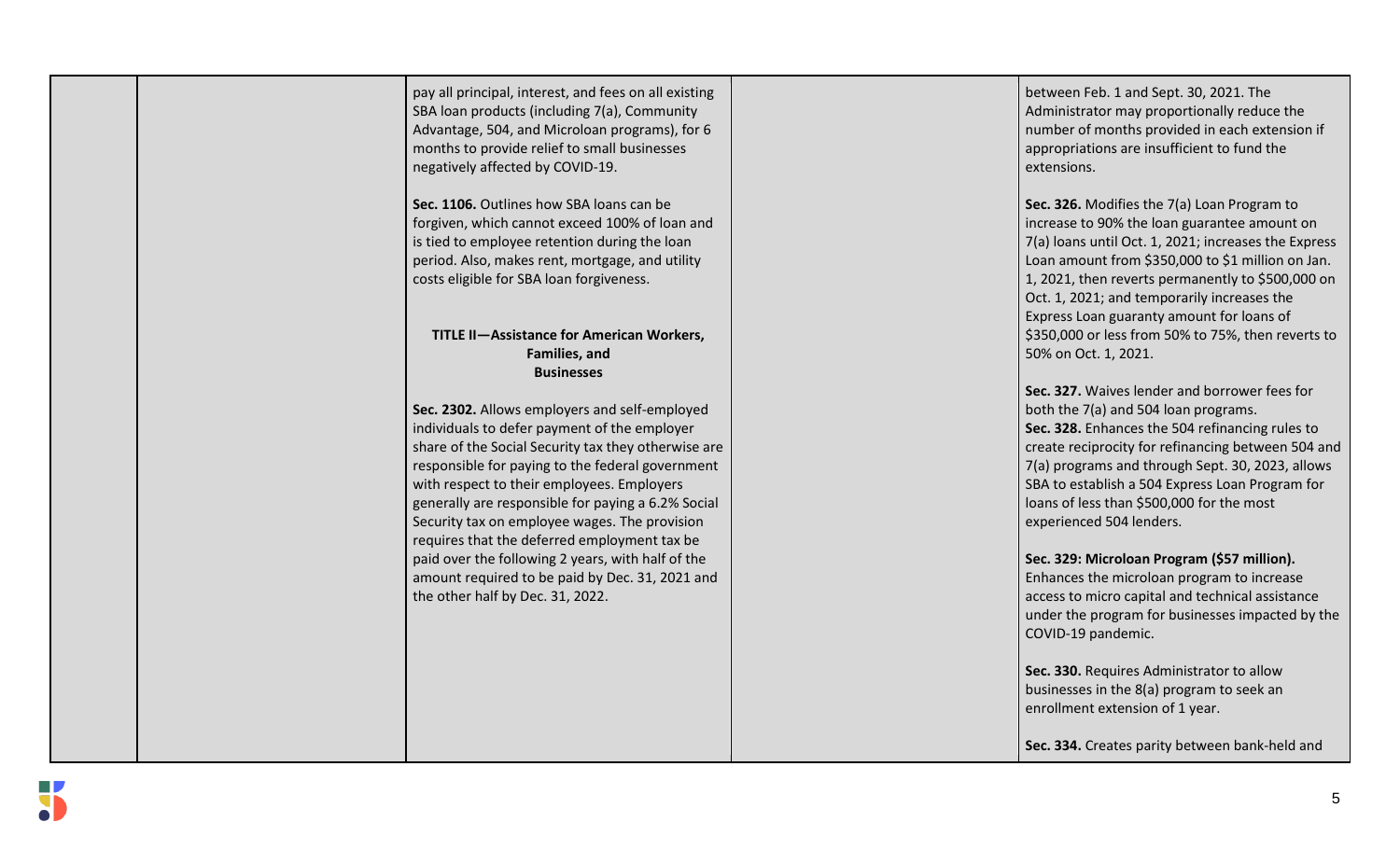|                                |                            |                                                                                                                                                                                                     |                                                                                                                                                                 | secondary market-owned 7(a) loans to seek up to<br>a 1-year deferral and requires SBA to buy back<br>loans if investors refuse to provide the extended<br>deferral unless the SBA determines the extended<br>deferral would cause a positive subsidy for the<br>Secondary Market Guarantee Program.      |
|--------------------------------|----------------------------|-----------------------------------------------------------------------------------------------------------------------------------------------------------------------------------------------------|-----------------------------------------------------------------------------------------------------------------------------------------------------------------|----------------------------------------------------------------------------------------------------------------------------------------------------------------------------------------------------------------------------------------------------------------------------------------------------------|
|                                | Not included in this bill. | <b>DIVISION A</b>                                                                                                                                                                                   | <b>DIVISION B</b>                                                                                                                                               | <b>DIVISION N</b>                                                                                                                                                                                                                                                                                        |
|                                |                            | TITLE I-Keeping American Workers Paid and<br><b>Employed Act</b>                                                                                                                                    | <b>TITLE II-Independent Agencies Small</b><br><b>Business Administration</b>                                                                                    | TITLE III-Continuing the Paycheck Protection<br><b>Program and Other Small Business Support</b>                                                                                                                                                                                                          |
| (EIDL)                         |                            | Sec. 1110. Emergency Economic Injury Disaster<br>Loans (EIDL) Grants (\$10 billion). Expands<br>eligibility for entities suffering economic harm<br>because of COVID-19 to include sole proprietors | Includes an additional \$50 billion for the<br>Disaster Loans Program Account. The<br>Disaster Loans Program allows non-farm<br>businesses, private nonprofits, | Sec. 323. Among other provisions, includes \$20<br>billion for the Targeted Economic Injury Disaster<br>Loans (EIDL) Advance program.                                                                                                                                                                    |
|                                |                            | and private nonprofits, while also giving SBA<br>more flexibility to process and disperse small<br>dollar loans. Businesses would be able to apply<br>for expedited access to capital through an    | homeowners, and renters to access capital<br>to repair damage as a result of a declared<br>disaster.                                                            | Sec. 331. Provides additional targeted funding for<br>eligible entities located in low-income<br>communities through the EIDL advance program<br>established in Sec. 1110 of the CARES Act; makes                                                                                                        |
| Economic Injury Disaster Loans |                            | Emergency Grant, \$10,000 advance within 3 days<br>to maintain payroll, provide sick leave, and<br>service other debt obligations.                                                                  | Includes an additional \$10 billion for<br>Emergency Economic Injury Disaster (EIDL)<br>Grants.                                                                 | entities in low-income communities that received<br>an EIDL advance grant eligible for an amount equal<br>to the difference of what the entity received under<br>the CARES Act and \$10,000; and provides \$10,000                                                                                       |
|                                |                            | <b>DIVISION B</b>                                                                                                                                                                                   |                                                                                                                                                                 | grants to eligible applicants in low-income<br>communities that did not secure grants because                                                                                                                                                                                                            |
|                                |                            | <b>TITLE V-Financial Services and General</b><br>Government                                                                                                                                         |                                                                                                                                                                 | funding had run out.                                                                                                                                                                                                                                                                                     |
|                                |                            | \$562 million to help small businesses by ensuring<br>SBA has the resources to provide Economic Injury<br>Disaster Loans (EIDL) to businesses that need<br>financial support.                       |                                                                                                                                                                 | Sec. 332. Extends the covered period for<br>Emergency EIDL grants through Dec. 31, 2021;<br>allows more flexibility to verify Emergency EIDL<br>grant applicants have submitted accurate<br>information; and extends time for SBA to approve<br>and disburse Emergency EIDL grants from 3 to 21<br>days. |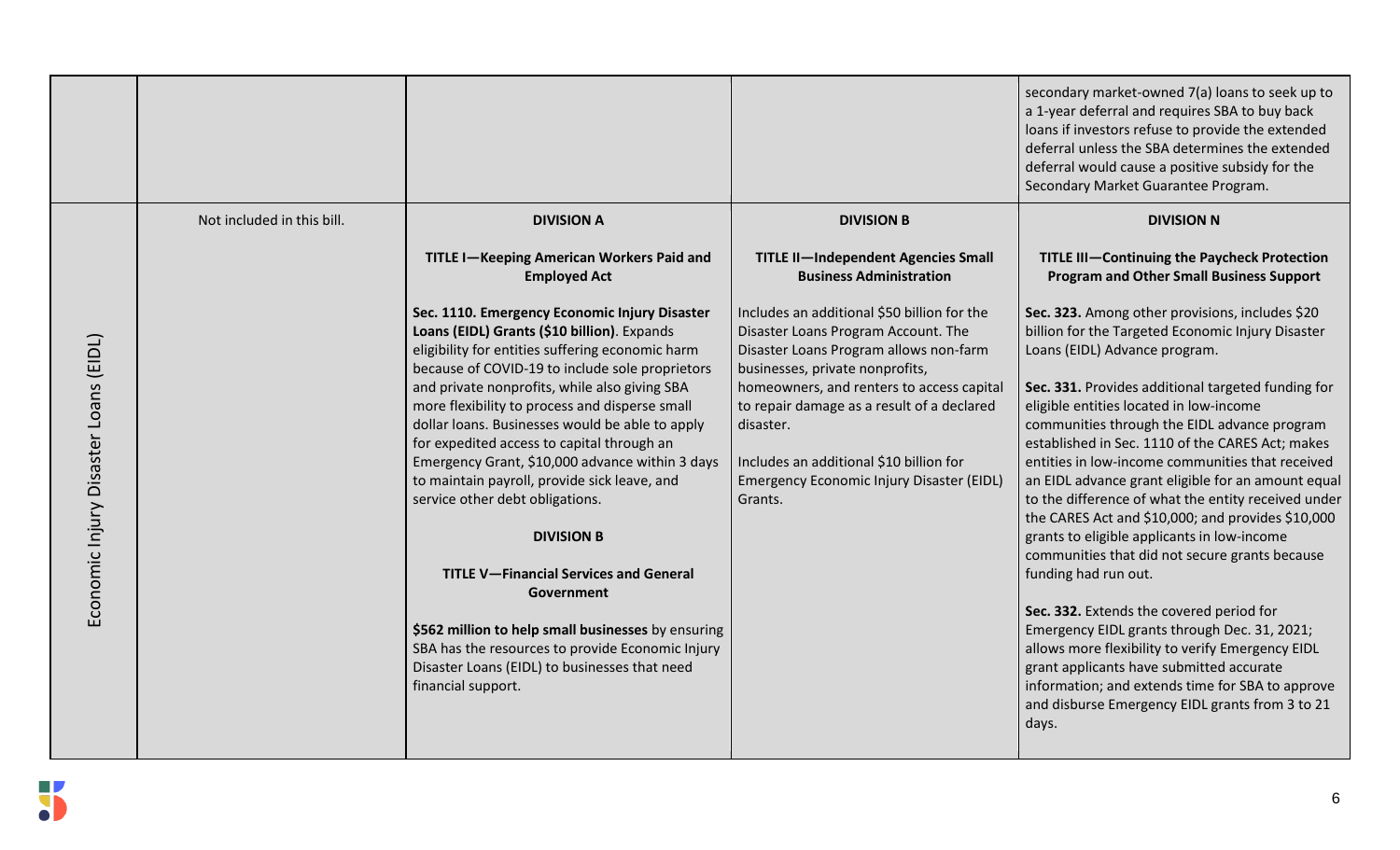|                                   |                            |                                                                                                    |                                                                                                                                    | Sec. 333. Repeals language in the CARES Act<br>requiring PPP borrowers to deduct the amount of<br>their EIDL advance from their PPP forgiveness<br>amount and requires the Administrator to issue<br>rules that ensure borrowers are made whole if<br>they received forgiveness and their EIDL was<br>deducted from that amount. |
|-----------------------------------|----------------------------|----------------------------------------------------------------------------------------------------|------------------------------------------------------------------------------------------------------------------------------------|----------------------------------------------------------------------------------------------------------------------------------------------------------------------------------------------------------------------------------------------------------------------------------------------------------------------------------|
|                                   | Not included in this bill. | <b>DIVISION A</b>                                                                                  | <b>DIVISION A</b>                                                                                                                  | <b>DIVISION N</b>                                                                                                                                                                                                                                                                                                                |
|                                   |                            | TITLE I-Keeping American Workers Paid and<br><b>Employed Act</b>                                   | Sec. 101. Increases the appropriation level<br>for the PPP by \$310 billion and creates a<br>set-aside for PPP loans to be made by | <b>TITLE III-Continuing the Paycheck Protection</b><br><b>Program and Other Small Business Support</b>                                                                                                                                                                                                                           |
|                                   |                            | Sec. 1102. PPP (\$350 billion). A new loan                                                         | certain institutions as follows:                                                                                                   | Sec. 304. Specifies additional expenses that are                                                                                                                                                                                                                                                                                 |
|                                   |                            | program to help small businesses survive this                                                      | · \$30 billion for loans made by Insured                                                                                           | allowable and forgivable uses for PPP funds,                                                                                                                                                                                                                                                                                     |
|                                   |                            | time and incentivize them to maintain                                                              | Depository Institutions and Credit Unions                                                                                          | including certain operations expenditures;                                                                                                                                                                                                                                                                                       |
| Paycheck Protection Program (PPP) |                            | employment levels. This program is for small                                                       | that have assets between \$10 billion and                                                                                          | property damage costs; supplier costs, and worker                                                                                                                                                                                                                                                                                |
|                                   |                            | employers with 500 employees or fewer (per                                                         | \$50 billion; and                                                                                                                  | protection expenditures.                                                                                                                                                                                                                                                                                                         |
|                                   |                            | location) as well as employers who meet current<br>SBA size standards. Additionally, self-employed | • \$30 billion for loans made by Community<br>Financial Institutions, Small Insured                                                | Sec. 305. Outlines "hold harmless provisions for                                                                                                                                                                                                                                                                                 |
|                                   |                            | individuals and 501(c)(3) nonprofits, among                                                        | Depository Institutions, and Credit Unions                                                                                         | lenders relying on any borrower-submitted                                                                                                                                                                                                                                                                                        |
|                                   |                            | others, would be eligible. The size of the loan                                                    | with assets less than \$10 billion.                                                                                                | certification or documentation when the lender                                                                                                                                                                                                                                                                                   |
|                                   |                            | would be equal to 250% (about ten weeks) of an                                                     |                                                                                                                                    | acts in good faith relating to loan origination or                                                                                                                                                                                                                                                                               |
|                                   |                            | employer's average monthly payroll, with a \$10                                                    | Note: Community Financial Institutions are                                                                                         | forgiveness and all relevant laws and regulations                                                                                                                                                                                                                                                                                |
|                                   |                            | million maximum. Covered payroll costs include,                                                    | defined in the bill as minority depository                                                                                         | are followed.                                                                                                                                                                                                                                                                                                                    |
|                                   |                            | but are not limited to, salary, wages, health care                                                 | institutions, certified development                                                                                                |                                                                                                                                                                                                                                                                                                                                  |
|                                   |                            | benefits, insurance premiums, and covered leave.                                                   | companies, microloan intermediaries, and<br>State or Federal Credit Unions.                                                        | Sec. 306. Allows borrowers to elect a covered                                                                                                                                                                                                                                                                                    |
|                                   |                            | There will be automatic deferment of payments<br>for 1 year and no repayment penalties. This loan  |                                                                                                                                    | period ending at the point of the borrower's<br>choosing between 8 and 24 weeks after                                                                                                                                                                                                                                            |
|                                   |                            | program will be available immediately through                                                      |                                                                                                                                    | origination.                                                                                                                                                                                                                                                                                                                     |
|                                   |                            | existing SBA-certified lenders and will bring                                                      |                                                                                                                                    |                                                                                                                                                                                                                                                                                                                                  |
|                                   |                            | additional lenders into the program. This loan                                                     |                                                                                                                                    | Sec. 307. Creates a simplified loan forgiveness                                                                                                                                                                                                                                                                                  |
|                                   |                            | could then be forgiven for up to 8 weeks of                                                        |                                                                                                                                    | application process for loans under \$150,000.                                                                                                                                                                                                                                                                                   |
|                                   |                            | payroll, rent, utilities, and other essential                                                      |                                                                                                                                    |                                                                                                                                                                                                                                                                                                                                  |
|                                   |                            | operating expenses. Forgiveness would be                                                           |                                                                                                                                    | Sec. 308. Specifies that certain group insurance                                                                                                                                                                                                                                                                                 |
|                                   |                            | reduced proportionally to any layoffs, as well as                                                  |                                                                                                                                    | payments are considered payroll costs.                                                                                                                                                                                                                                                                                           |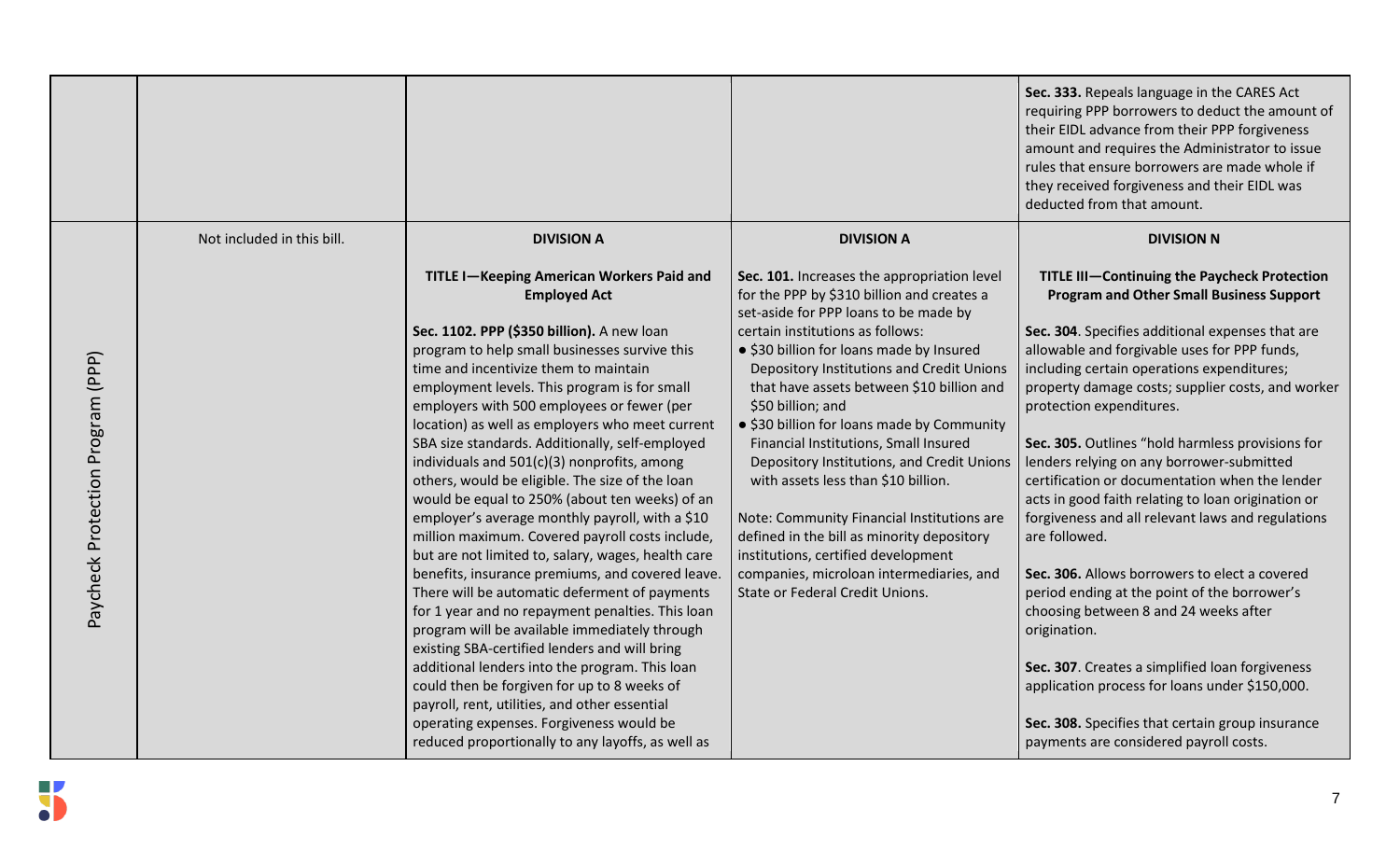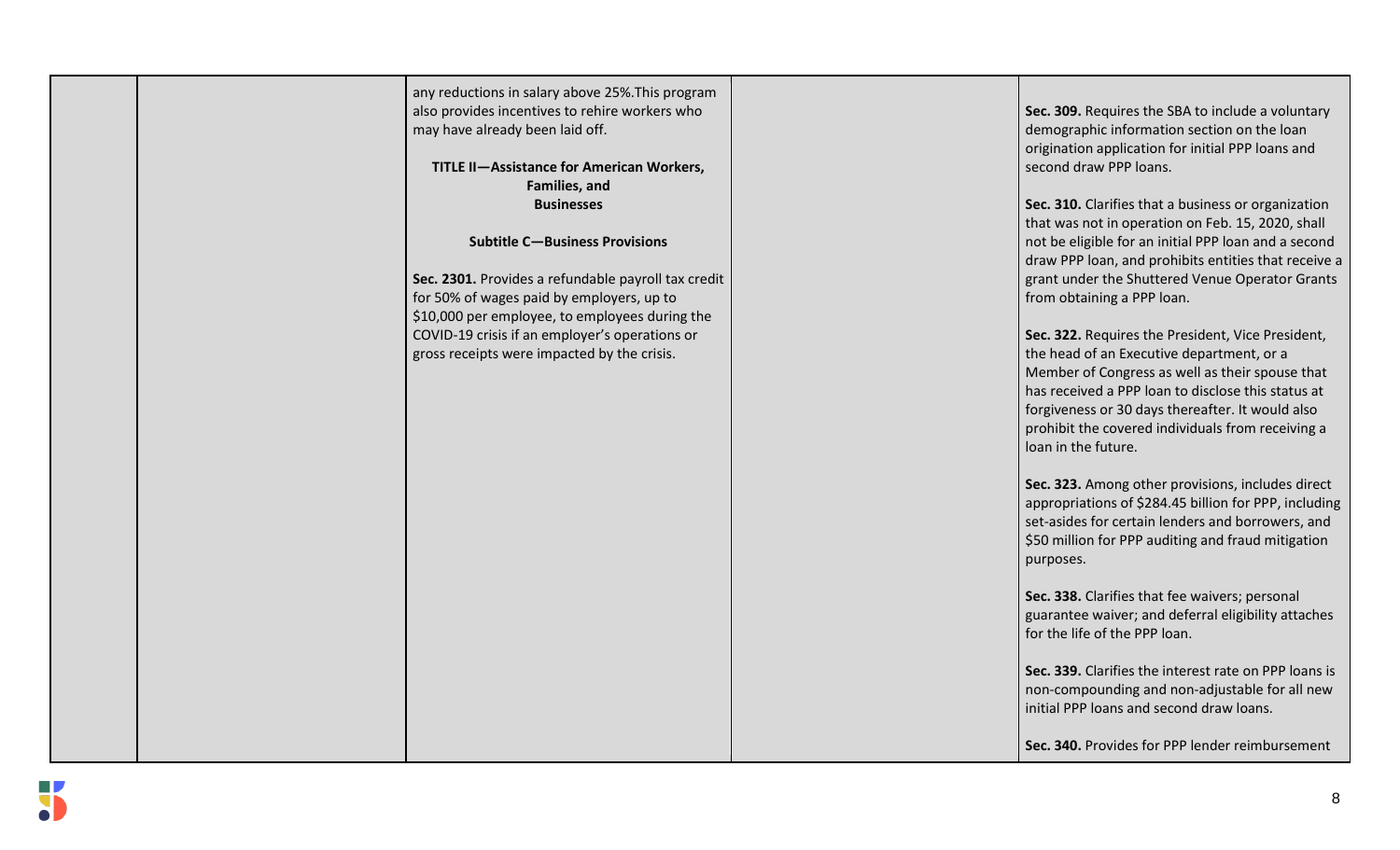|                                                      |                            |                            |                            | by SBA for new PPP loans; establishes a tiered<br>reimbursement rate for PPP loans; states SBA<br>lender reimbursement may be made no later than<br>5 days post-disbursement; and specifies PPP<br>borrowers who knowingly retained a loan agent<br>may not pay agent fees out of the PPP proceeds.<br>Sec. 341. Permits certain EIDL borrowers to also<br>apply for a PPP loan.<br>Sec. 342. Excludes publicly traded companies from<br>PPP eligibility.<br>Sec. 343. Extends the covered period for all PPP<br>loans through March 31, 2021.                                                                                                                                                                                                                                                                                                                                                                                         |
|------------------------------------------------------|----------------------------|----------------------------|----------------------------|----------------------------------------------------------------------------------------------------------------------------------------------------------------------------------------------------------------------------------------------------------------------------------------------------------------------------------------------------------------------------------------------------------------------------------------------------------------------------------------------------------------------------------------------------------------------------------------------------------------------------------------------------------------------------------------------------------------------------------------------------------------------------------------------------------------------------------------------------------------------------------------------------------------------------------------|
| Loans<br>Second Draw"<br>$\ddot{\phantom{0}}$<br>PPP | Not Included in this bill. | Not Included in this bill. | Not Included in this bill. | <b>DIVISION N</b><br>TITLE III-Continuing the Paycheck Protection<br><b>Program and Other Small Business Support</b><br>Sec. 311. Creates a PPP "second draw" loan for<br>smaller and harder-hit businesses, with a<br>maximum amount of \$2 million. To receive a<br>Second Draw PPP loan, eligible entities must<br>employ no more than 300 employees; have used<br>or will use the full amount of their first PPP; and<br>demonstrate at least a 25% reduction in gross<br>receipts in the first, second, or third quarter of<br>2020 relative to the same 2019 quarter.<br>Second draw borrowers would be eligible for loan<br>forgiveness equal to the sum of their payroll costs,<br>as well as covered mortgage, rent, and utility<br>payments; covered operations expenditures;<br>covered property damage costs; covered supplier<br>costs, and covered worker protection expenditures<br>incurred during the covered period. |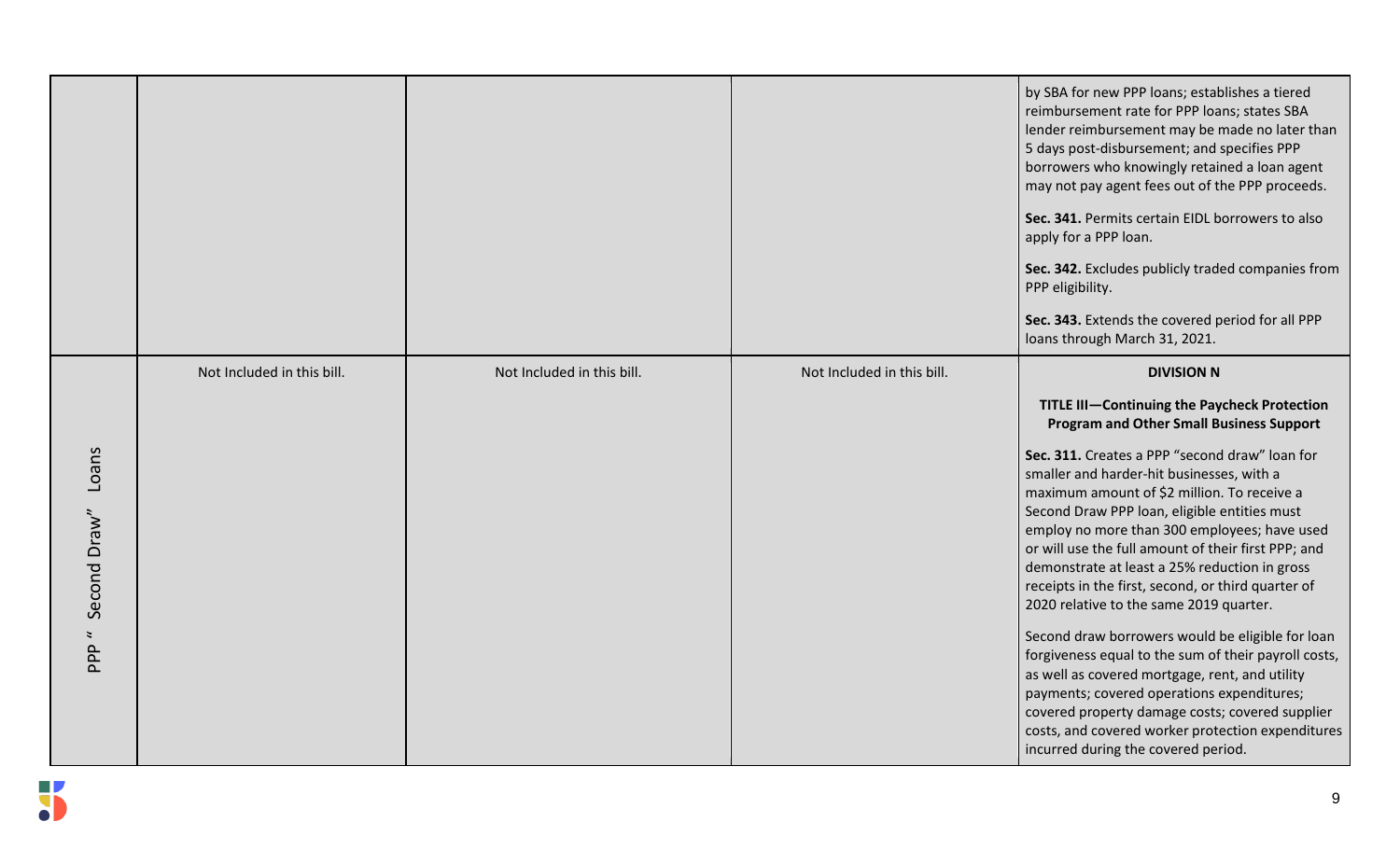|                                             | Not Included in this bill. | <b>DIVISION A</b>                                                                                                                                                                                                                                                                                                                                                                                                                                                                                                         | Not included in this bill. | <b>DIVISION N</b>                                                                                                                                                                                                                                                                                                                        |
|---------------------------------------------|----------------------------|---------------------------------------------------------------------------------------------------------------------------------------------------------------------------------------------------------------------------------------------------------------------------------------------------------------------------------------------------------------------------------------------------------------------------------------------------------------------------------------------------------------------------|----------------------------|------------------------------------------------------------------------------------------------------------------------------------------------------------------------------------------------------------------------------------------------------------------------------------------------------------------------------------------|
|                                             |                            | <b>TITLE I-Keeping American Workers Paid and</b><br><b>Employed Act</b>                                                                                                                                                                                                                                                                                                                                                                                                                                                   |                            | <b>TITLE III-Continuing the Paycheck Protection</b><br><b>Program and Other Small Business Support</b>                                                                                                                                                                                                                                   |
| Entrepreneurial Assistance                  |                            | Sec. 1103. Entrepreneurial development (\$265<br>million). Provides grants to SBA resource partners<br>such as the Small Business Development Centers,<br>Women's Business Center, who provide<br>counseling, training, and related assistance to                                                                                                                                                                                                                                                                         |                            | Sec. 323. Among other provisions, includes \$25<br>million for the Minority Business Development<br>Centers program under the Minority Business<br>Development Agency.                                                                                                                                                                   |
|                                             |                            | small businesses. The program's non-federal<br>match is waived.                                                                                                                                                                                                                                                                                                                                                                                                                                                           |                            | Sec. 345. Extends waiver of matching funds<br>requirement for the Women's Business Center<br>through June 30, 2021.                                                                                                                                                                                                                      |
|                                             |                            | Sec. 1108. Minority Business Development<br>Agency (\$10 million). Funds will be available for<br>the Minority Business Development Agency to<br>provide services through Minority Business<br>Centers and Minority Chambers of Commerce.<br>The program's non-federal match is waived for 3<br>months and centers can waive fee-for-service<br>requirements through Sept. 2021.                                                                                                                                          |                            | Sec. 346. Clarifies that any awards made under<br>this bill are in addition to and separate from any<br>amounts appropriated under section 21 of the<br><b>Small Business Act (concerning Small Business</b><br>Development Centers (SBDCs)), and any award<br>made under this bill may be used to complement<br>and support such grant. |
|                                             | Not included in this bill. | <b>TITLE IV-Economic Stabilization and Assistance</b><br>to Severely Distressed Sectors of The United<br><b>States Economy</b>                                                                                                                                                                                                                                                                                                                                                                                            | Not included in this bill. | Not included in this bill.                                                                                                                                                                                                                                                                                                               |
| Supports for Mid-Sized<br><b>Businesses</b> |                            | Sec. 4003. Provides \$500 billion to the Treasury's<br>Exchange Stabilization Fund to provide loans, loan<br>guarantees, and other investments to states,<br>municipalities, and "eligible businesses" (defined<br>to include a business that has not otherwise<br>received adequate economic relief in the form of<br>loans or loan guarantees provided under the<br>CARES Act). Pursuant to this section, Treasury will<br>endeavor to implement a special program or<br>facility to target nonprofit organizations and |                            |                                                                                                                                                                                                                                                                                                                                          |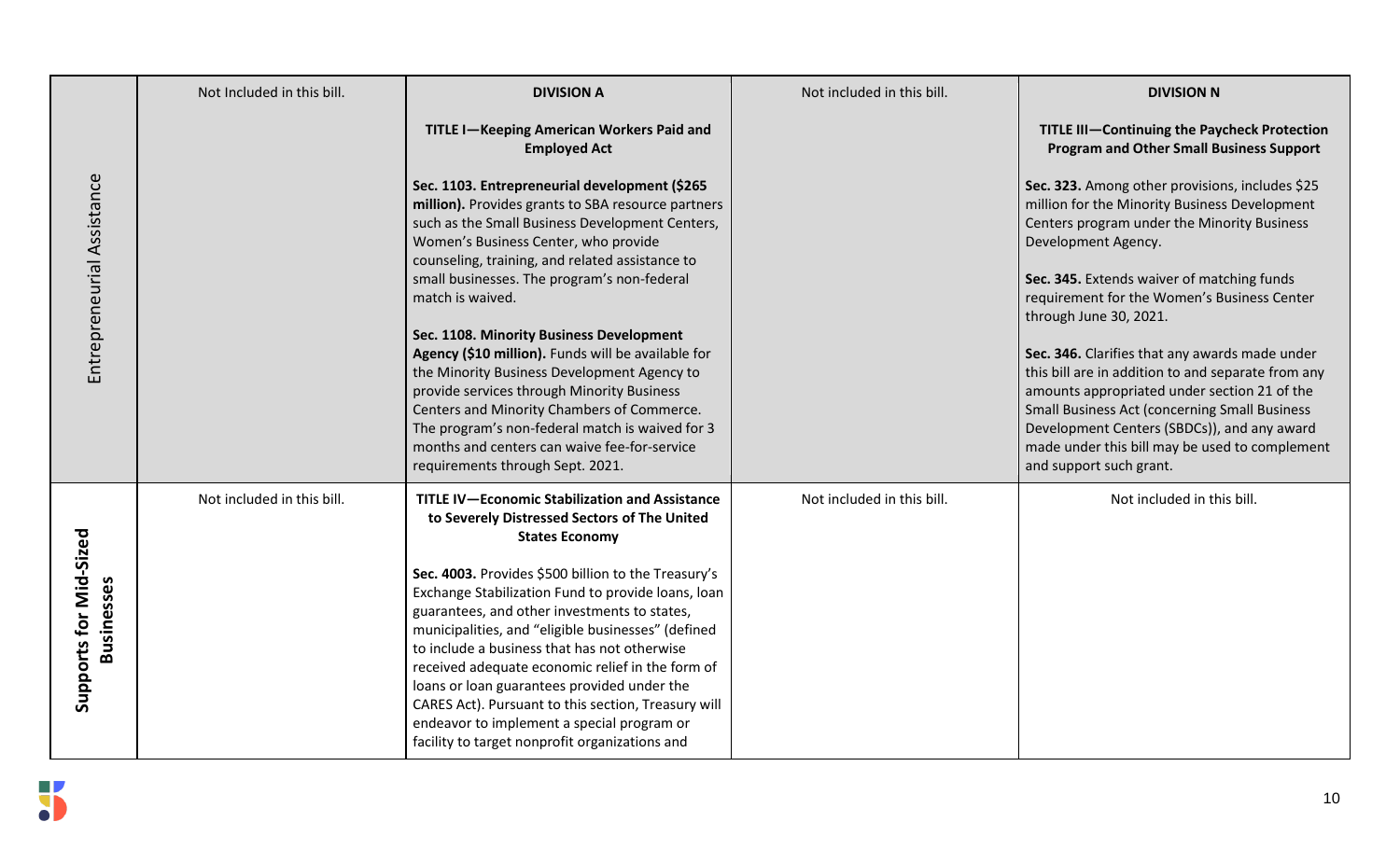|          |                            | businesses with 500-10,000 employees. Loans<br>would have an interest rate of no more than 2%<br>and no principal or interest would be due for at<br>least 6 months. Among other conditions, funds<br>must be used to retain at least 90% of the<br>recipient's workforce, with full compensation and<br>benefits, through Sept. 30, 2020. Additionally, the<br>recipient is prohibited from outsourcing jobs and<br>from abrogating existing collective bargaining<br>agreements for the term of the loan plus an<br>additional 2 years. Recipients must also remain<br>neutral in any union organizing effort for the term<br>of the loan. These loans cannot be forgiven.                                                                                                                                                                      |                            |                                                                                                                                                                                                                                                                                                                                                                                                                                                                                                                                                                                                                                                                                                                                                                                                                                 |
|----------|----------------------------|---------------------------------------------------------------------------------------------------------------------------------------------------------------------------------------------------------------------------------------------------------------------------------------------------------------------------------------------------------------------------------------------------------------------------------------------------------------------------------------------------------------------------------------------------------------------------------------------------------------------------------------------------------------------------------------------------------------------------------------------------------------------------------------------------------------------------------------------------|----------------------------|---------------------------------------------------------------------------------------------------------------------------------------------------------------------------------------------------------------------------------------------------------------------------------------------------------------------------------------------------------------------------------------------------------------------------------------------------------------------------------------------------------------------------------------------------------------------------------------------------------------------------------------------------------------------------------------------------------------------------------------------------------------------------------------------------------------------------------|
| Tax Code | Not included in this bill. | <b>DIVISION A</b><br><b>TITLE II-Assistance for American Workers,</b><br>Families, and<br><b>Businesses</b><br>Sec. 2303. Relaxes limitations on a company's use<br>of net operating losses (NOL), which currently are<br>subject to a taxable-income limitation and cannot<br>be carried back to reduce income in a prior tax<br>year. The provision allows an NOL arising in a tax<br>year beginning in 2018, 2019, or 2020 to be<br>carried back 5 years. The provision also<br>temporarily removes the taxable income<br>limitation to allow an NOL to fully offset income.<br>Sec. 2304. Modifies the loss limitation applicable<br>to pass-through businesses and sole proprietors,<br>so they can utilize excess business losses.<br>Sec. 2305. Accelerates the ability of companies to<br>recover corporate alternative minimum tax (AMT) | Not included in this bill. | <b>DIVISION N</b><br>TITLE II-Assistance to Individuals, Families, and<br><b>Businesses</b><br>Sec. 274. Extends through December 31, 2021, the<br>repayment period for employers who, subject to<br>the August 2020 presidential memorandum,<br>deferred withholding of employees' share of social<br>security taxes and provides penalties and interest<br>on deferred unpaid tax liability will not begin to<br>accrue until January 1, 2022.<br>Sec. 275. Requires the Secretary of the Treasury to<br>issue guidance or regulations providing that<br>personal protective equipment and other supplies<br>used for the prevention of the spread of COVID-19<br>are treated as eligible expenses for purposes of<br>the educator expense deduction. Such regulations<br>or guidance shall be retroactive to March 12, 2020. |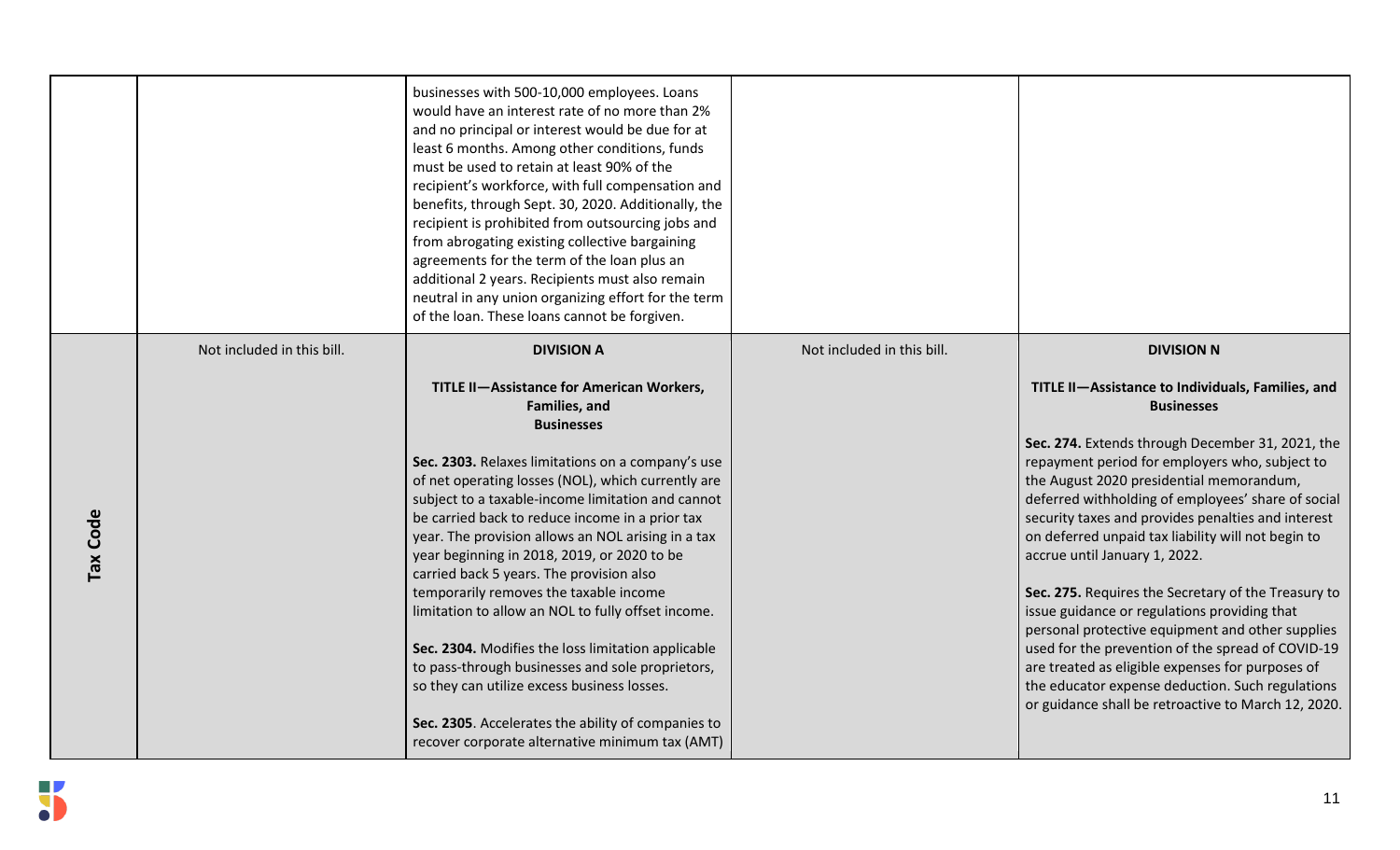|            |                                                                         | (repealed as part of the Tax Cuts and Jobs Act, but<br>made available as refundable credits over several<br>years, ending in 2021), permitting companies to<br>claim a refund now and obtain additional cash<br>flow during the COVID-19 emergency.<br>Sec. 2306. Increases the limit on interest<br>businesses may deduct from 30% to 50% of<br>taxable income (with adjustments) for 2019 and<br>2020. |                            | Sec. 276-278. Provides clarifying information<br>about the treatment of certain loan forgiveness<br>provided by federal relief legislation for the<br>purposes of calculating gross income. |
|------------|-------------------------------------------------------------------------|----------------------------------------------------------------------------------------------------------------------------------------------------------------------------------------------------------------------------------------------------------------------------------------------------------------------------------------------------------------------------------------------------------|----------------------------|---------------------------------------------------------------------------------------------------------------------------------------------------------------------------------------------|
|            | <b>DIVISION E</b>                                                       | <b>DIVISION A</b>                                                                                                                                                                                                                                                                                                                                                                                        | Not included in this bill. | <b>DIVISION N</b>                                                                                                                                                                           |
|            | Sec. 5102-5111. Establishes a 100%                                      | <b>Subtitle C-Labor Provisions</b>                                                                                                                                                                                                                                                                                                                                                                       |                            | TITLE II-Assistance to Individuals, Families, and                                                                                                                                           |
|            | refundable tax credit or small and<br>medium size businesses (under 500 | Sec. 3601. Clarifies an employer is not required to<br>pay more than \$200 per day and \$10,000 in the                                                                                                                                                                                                                                                                                                   |                            | <b>Businesses</b>                                                                                                                                                                           |
|            | employees) to provide paid sick leave to                                | aggregate for each employee for paid leave.                                                                                                                                                                                                                                                                                                                                                              |                            | Sec. 286. Extends the refundable payroll tax                                                                                                                                                |
|            | employees affected by COVID-19 who                                      |                                                                                                                                                                                                                                                                                                                                                                                                          |                            | credits for paid sick and family leave and the                                                                                                                                              |
|            | are unable to work or telework and                                      | Sec. 3602. Specifies an employer is not required                                                                                                                                                                                                                                                                                                                                                         |                            | corresponding employer mandates (enacted in the                                                                                                                                             |
|            | meet 1 of the specified conditions                                      | to pay more than either \$511 per day (\$5110 in<br>the aggregate) when the employee is taking leave                                                                                                                                                                                                                                                                                                     |                            | FFCRA) through the end of March 2021.                                                                                                                                                       |
|            | Paid leave for employees who are                                        | due to quarantine or isolation order or is                                                                                                                                                                                                                                                                                                                                                               |                            | Sec. 287. Allows individuals to elect to use their                                                                                                                                          |
|            | quarantined or being tested for COVID-                                  | experiencing COVID-19 symptoms and seeking a                                                                                                                                                                                                                                                                                                                                                             |                            | average daily self-employment income from 2019                                                                                                                                              |
|            | 19 is calculated based on regular                                       | diagnosis OR \$200 per day (\$2000 in the                                                                                                                                                                                                                                                                                                                                                                |                            | rather than 2020 to compute the credit for paid                                                                                                                                             |
| Paid Leave | compensation with a \$511 daily cap                                     | aggregate) when the employee is taking leave to<br>care for an individual in quarantine or isolation or                                                                                                                                                                                                                                                                                                  |                            | sick and family leave enacted in the FFCRA.                                                                                                                                                 |
|            | Paid leave for employees who are caring                                 | for the employee's child due to school closure or                                                                                                                                                                                                                                                                                                                                                        |                            |                                                                                                                                                                                             |
|            | for someone because of COVID-19 or are                                  | lack of child care.                                                                                                                                                                                                                                                                                                                                                                                      |                            |                                                                                                                                                                                             |
|            | included in the catch-all category is % of                              |                                                                                                                                                                                                                                                                                                                                                                                                          |                            |                                                                                                                                                                                             |
|            | regular compensation with a \$200 daily                                 | Sec 3605. Paid Leave for Rehired Employees.<br>Allows employees laid off not earlier than Mar. 1,                                                                                                                                                                                                                                                                                                        |                            |                                                                                                                                                                                             |
|            | cap                                                                     | 2020 to access paid family and medical leave if                                                                                                                                                                                                                                                                                                                                                          |                            |                                                                                                                                                                                             |
|            | <b>DIVISION C-Emergency Family and</b>                                  | rehired when they had worked for the employer                                                                                                                                                                                                                                                                                                                                                            |                            |                                                                                                                                                                                             |
|            | <b>Medical Leave Expansion Act</b>                                      | for not less than 30 of the last 60 calendar days                                                                                                                                                                                                                                                                                                                                                        |                            |                                                                                                                                                                                             |
|            | Sec. 3102-3106. Establishes a 100%                                      | prior to the layoff.                                                                                                                                                                                                                                                                                                                                                                                     |                            |                                                                                                                                                                                             |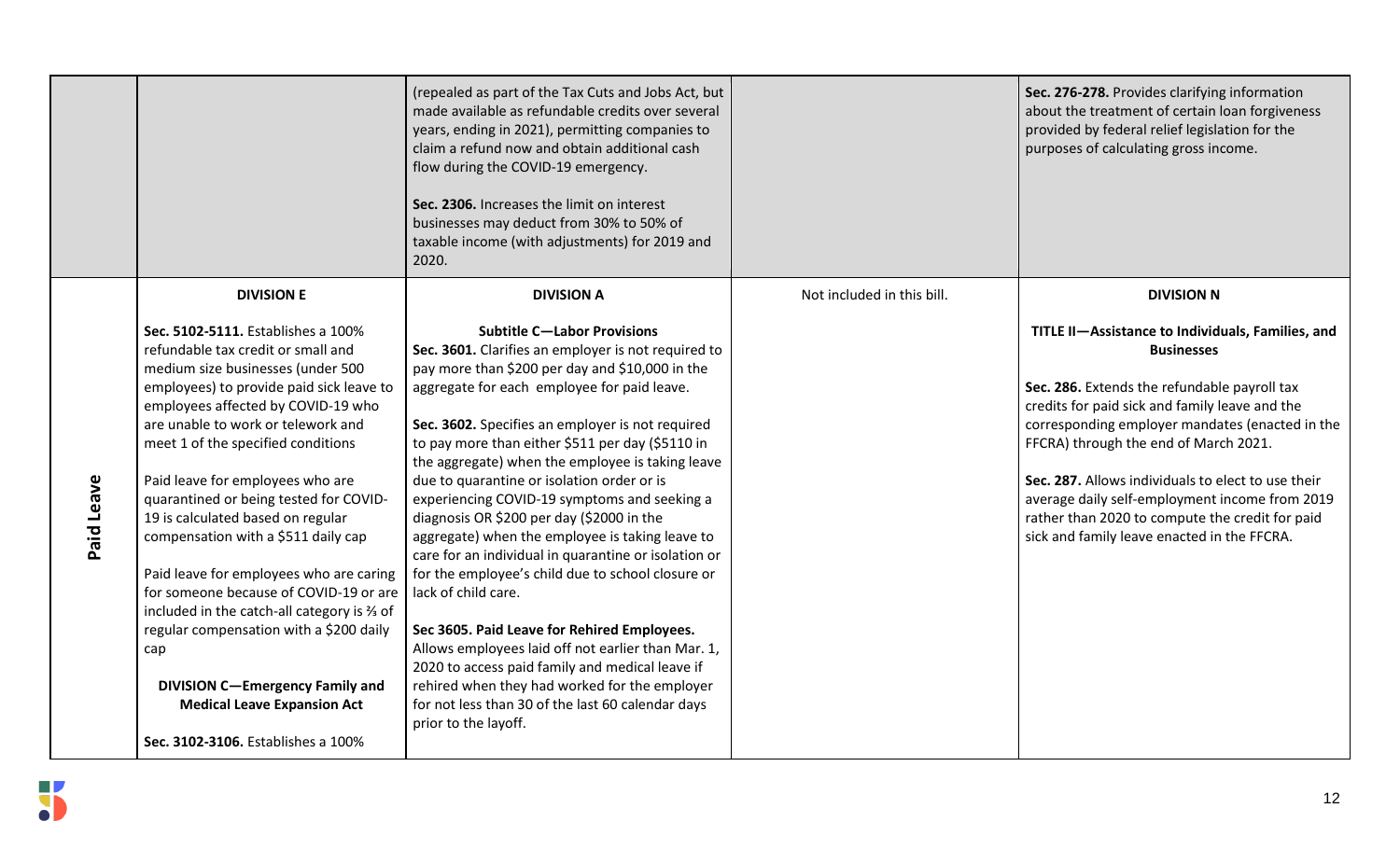| refundable tax credit for small and<br>medium-size businesses (under 500<br>employees) to provide paid family leave<br>to employees who are unable to work or<br>telework and are caring for a child if the<br>school or place of care has been closed,<br>or the child care provider is unavailable<br>due to COVID-19 precautions                                                                                                                                                                      | Sec. 3606. Allows employers to receive an<br>advance tax credit from Treasury instead of<br>having to be reimbursed on the back end. |  |
|----------------------------------------------------------------------------------------------------------------------------------------------------------------------------------------------------------------------------------------------------------------------------------------------------------------------------------------------------------------------------------------------------------------------------------------------------------------------------------------------------------|--------------------------------------------------------------------------------------------------------------------------------------|--|
| Eligible full-time employees can receive<br>leave pay at a rate not less than % of<br>their regular pay with \$200 daily cap<br>Sec. 7002. Credit Against Self-<br>Employment Tax. In the case of an<br>eligible self-employed individual, there<br>would be allowed paid leave as a credit<br>against the tax imposed by subtitle A of<br>the Internal Revenue Code of 1986 for<br>any taxable year an amount equal to the<br>qualified sick leave equivalent amount<br>with respect to the individual. |                                                                                                                                      |  |
| Sec. 7004. Credit for Family Leave for<br>Certain Self-Employed Individuals. In<br>the case of an eligible self-employed<br>individual, there shall be allowed as a<br>credit against the tax imposed by<br>subtitle A of the Internal Revenue Code<br>of 1986 for any taxable year an amount<br>equal to 100% of the qualified family<br>leave equivalent amount with respect to<br>the individual.                                                                                                     |                                                                                                                                      |  |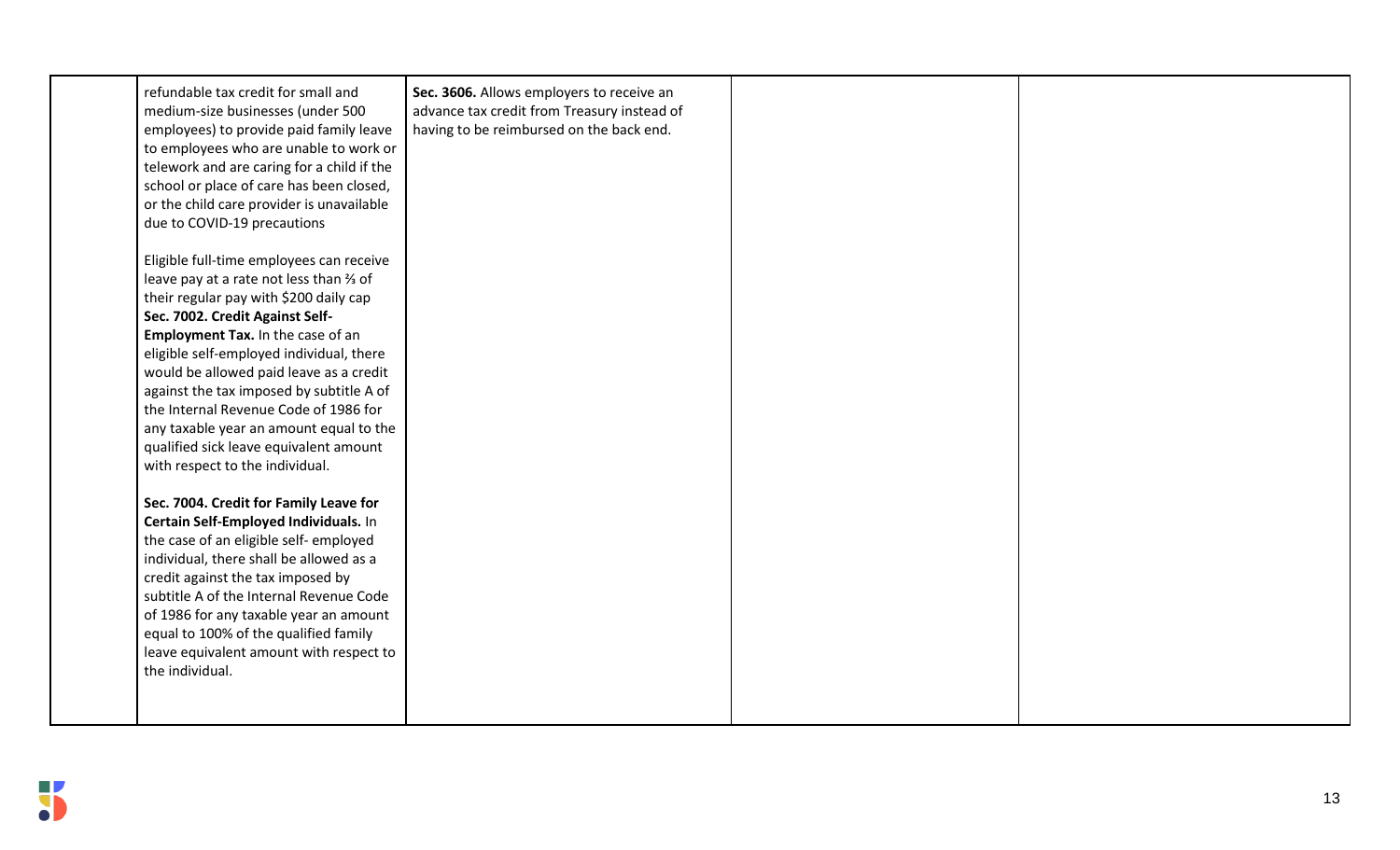|                             | Not included in this bill. | <b>TITLE II-Assistance for American Workers,</b><br><b>Families, and Businesses</b>                                                                                                                                                                                                                                                                                                                                                                                                                                                                                                                           | Not included in this bill. | <b>DIVISION N</b>                                                                                                                                                                                                                                                                                                |
|-----------------------------|----------------------------|---------------------------------------------------------------------------------------------------------------------------------------------------------------------------------------------------------------------------------------------------------------------------------------------------------------------------------------------------------------------------------------------------------------------------------------------------------------------------------------------------------------------------------------------------------------------------------------------------------------|----------------------------|------------------------------------------------------------------------------------------------------------------------------------------------------------------------------------------------------------------------------------------------------------------------------------------------------------------|
|                             |                            | Subtitle B-Recovery Rebates & Other Individual<br><b>Provisions</b>                                                                                                                                                                                                                                                                                                                                                                                                                                                                                                                                           |                            | TITLE II-Assistance to Individuals, Families, and<br><b>Businesses</b>                                                                                                                                                                                                                                           |
|                             |                            | Sec. 2201. Authorizes recovery rebates of \$1,200<br>for all individuals with adjusted gross income up<br>to \$75,000 (\$112,500 for head of household) and<br>\$2,400 for married couples with adjusted gross<br>income up to \$150,000 who file a joint return.<br>Amounts increase by \$500 for every child. Income<br>is based on tax returns.                                                                                                                                                                                                                                                            |                            | Secs. 272-273. Authorizes recovery rebates of<br>\$600 per taxpayer (and \$600 per qualifying child)<br>for those with adjusted gross income up to<br>\$75,000 (\$112,500 for heads of household and<br>\$150,000 for married filing jointly) with decreases<br>at a rate of \$5 per \$100 of additional income. |
| Direct Financial Assistance |                            | Decreases the rebate amount by \$5 for each \$100<br>a taxpayer's income exceeds the phase-out<br>threshold; completely phases-out for single filers<br>with incomes exceeding \$99,000 (\$146,500 for<br>head of household), and \$198,000 for joint.                                                                                                                                                                                                                                                                                                                                                        |                            |                                                                                                                                                                                                                                                                                                                  |
|                             |                            | Sec. 2206. Enables employers to provide a<br>student loan repayment benefit to employees on<br>a tax-free basis. Under the provision, an employer<br>may contribute up to \$5,250 annually toward an<br>employee's student loans, and such payment<br>would be excluded from the employee's income.<br>The \$5,250 cap applies to both the new student<br>loan repayment benefit as well as other<br>educational assistance (e.g., tuition, fees, books)<br>provided by the employer under current law. The<br>provision applies to any student loan payments<br>made by an employer on behalf of an employee |                            |                                                                                                                                                                                                                                                                                                                  |
|                             |                            | after the date of enactment and before Jan. 1,<br>2021.                                                                                                                                                                                                                                                                                                                                                                                                                                                                                                                                                       |                            |                                                                                                                                                                                                                                                                                                                  |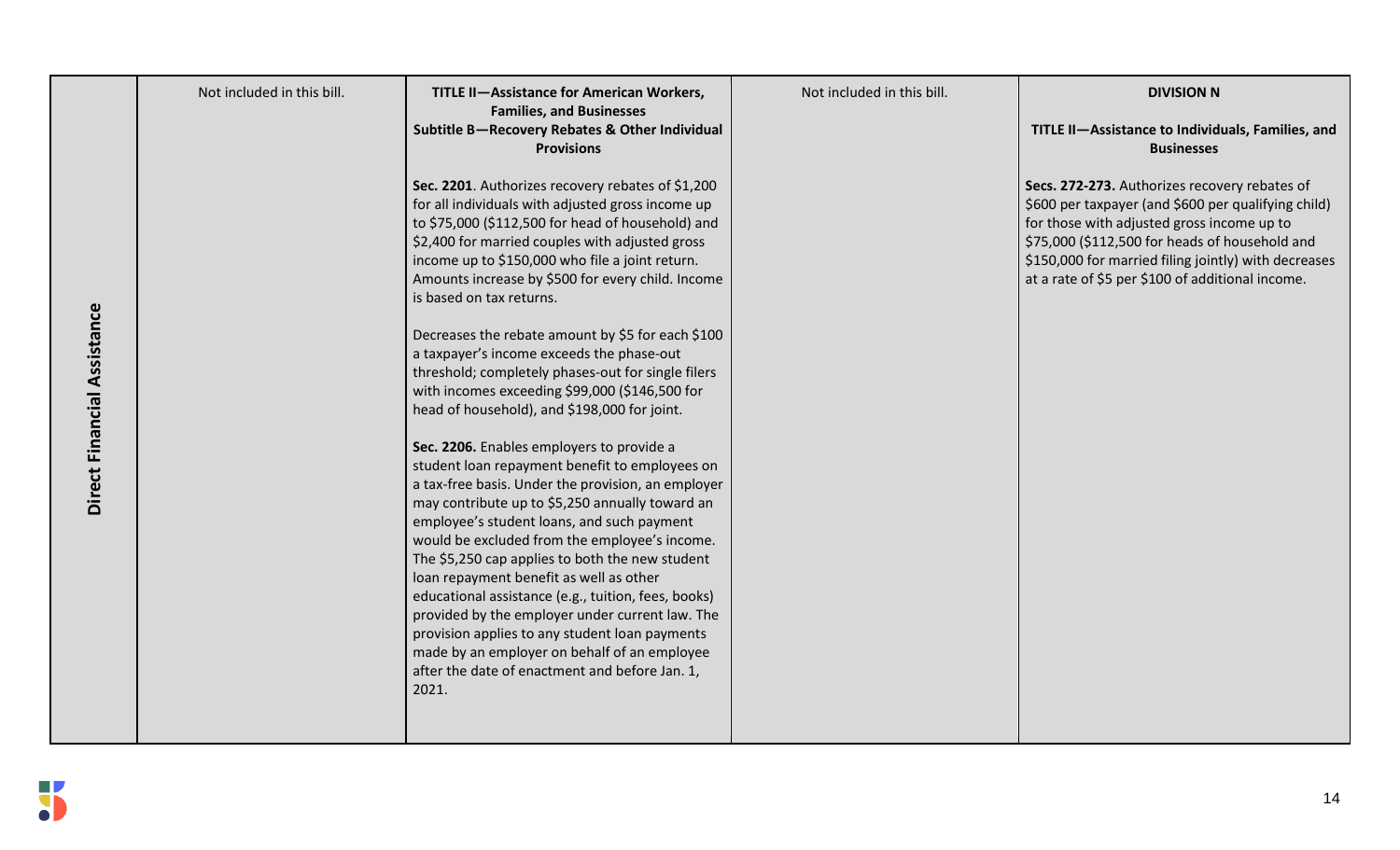|              | Sec. 4102. Emergency Transfers for<br><b>Unemployment Compensation</b>        | <b>DIVISION A</b>                                                                                                                                                                                                                                                                                                                                                                                                                                                                                                                                                                                                                                                                                                                                                  | Not included in this bill. | <b>DIVISION N</b>                                                                                                                                                                                                                                                                                                                                                                                                                                                                                                                                                                                                                                                                                                                                                                                        |
|--------------|-------------------------------------------------------------------------------|--------------------------------------------------------------------------------------------------------------------------------------------------------------------------------------------------------------------------------------------------------------------------------------------------------------------------------------------------------------------------------------------------------------------------------------------------------------------------------------------------------------------------------------------------------------------------------------------------------------------------------------------------------------------------------------------------------------------------------------------------------------------|----------------------------|----------------------------------------------------------------------------------------------------------------------------------------------------------------------------------------------------------------------------------------------------------------------------------------------------------------------------------------------------------------------------------------------------------------------------------------------------------------------------------------------------------------------------------------------------------------------------------------------------------------------------------------------------------------------------------------------------------------------------------------------------------------------------------------------------------|
|              | <b>Administration.</b> Provides additional<br>unemployment funding to states. | TITLE II-Assistance for American Workers,<br><b>Families, and Businesses</b>                                                                                                                                                                                                                                                                                                                                                                                                                                                                                                                                                                                                                                                                                       |                            | TITLE II-Assistance to Individuals, Families, and<br><b>Businesses</b>                                                                                                                                                                                                                                                                                                                                                                                                                                                                                                                                                                                                                                                                                                                                   |
| Unemployment |                                                                               | Sec. 2102. Creates a temporary Pandemic<br>Unemployment Assistance program through Dec.<br>31, 2020 to provide payment to those not<br>traditionally eligible for unemployment benefits<br>(self-employed, independent contractors, those<br>with limited work history, and others) who are<br>unable to work as a direct result of the<br>coronavirus public health emergency.<br>Sec. 2103. Provides payment to states to<br>reimburse nonprofits, government agencies, and<br>Indian tribes for half of the costs they incur<br>through Dec. 31, 2020 to pay unemployment<br>benefits.<br>Sec. 2104. Provides an additional \$600 per week<br>payment to each recipient of unemployment<br>insurance or Pandemic Unemployment Assistance<br>for up to 4 months. |                            | Sec. 201. Among other provisions, extends<br>Pandemic Unemployment Assistance (PUA) to<br>March 14, 2021 and allows individuals to continue<br>receiving benefits through April 5, 2021, as long as<br>the individual has not reached the maximum<br>number of weeks; increases the number of weeks<br>of benefits an individual may claim from 39 to 50;<br>and allows states to waive overpayments made<br>without fault on the part of the individual or when<br>such repayment would violate equity and good<br>conscience.<br>Sec. 202. Extends through March 14, 2021, a<br>provision in the CARES Act that amended the<br>FFCRA to provide federal support to cover 50% of<br>the costs of unemployment benefits for employees<br>of state and local governments and non-profit<br>organizations. |
|              |                                                                               | Sec. 2105. Provides funding to pay the cost of the<br>first week of unemployment benefits through<br>Dec. 31, 2020 for states that choose to pay<br>recipients as soon as they become unemployed<br>instead of waiting 1 week before the individual is<br>eligible to receive benefits.<br>Sec. 2106. Provides states with temporary,<br>limited flexibility to hire temporary staff, rehire<br>former staff, or take other steps to quickly<br>process unemployment claims.                                                                                                                                                                                                                                                                                       |                            | Sec. 203. Restores the Federal Pandemic<br>Unemployment Compensation (FPUC) supplement<br>to all state and federal unemployment benefits at<br>\$300 per week, starting after Dec. 26 and ending<br>March 14, 2021.<br>Sec. 204. Extends through March 14, 2021, the<br>CARES Act provision that reimbursed states for the<br>cost of waiving the "waiting week" for regular<br>unemployment compensation. Sets the<br>reimbursement percentage for weeks ending after<br>December 26, 2020, at 50%.                                                                                                                                                                                                                                                                                                     |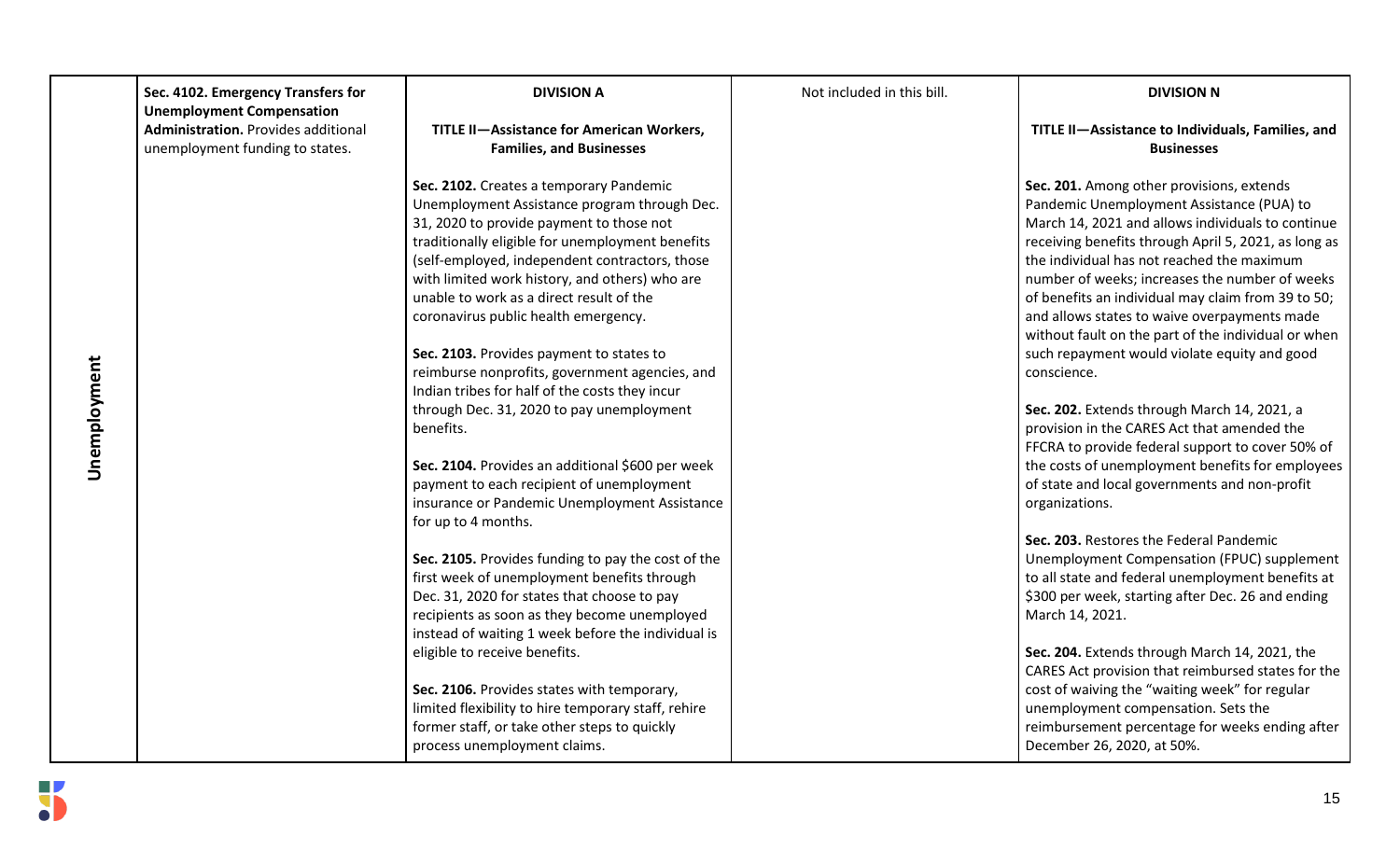| Sec. 2107. Provides an additional 13 weeks of<br>unemployment benefits through Dec. 31, 2020 to<br>help those who remain unemployed after weeks | Sec. 205. Extends through March 14, 2021, the<br>CARES Act provision that gave state<br>unemployment offices temporary, emergency |
|-------------------------------------------------------------------------------------------------------------------------------------------------|-----------------------------------------------------------------------------------------------------------------------------------|
| of state unemployment benefits are no longer<br>available.                                                                                      | authority to use "non-merit" staff.                                                                                               |
|                                                                                                                                                 | Sec. 206. Extends Pandemic Emergency                                                                                              |
| Sec. 2108. Provides funding to support "short-                                                                                                  | Unemployment Compensation (PEUC) to March                                                                                         |
| time compensation" programs, where employers                                                                                                    | 14, 2021, and allows individuals to continue                                                                                      |
| reduce employee hours instead of laying off                                                                                                     | receiving benefits through April 5, 2021, as long as                                                                              |
| workers and the employees with reduced hours                                                                                                    | the individual has not reached the maximum                                                                                        |
| receive a prorated unemployment benefit. This<br>provision would pay 100% of the costs they incur                                               | number of weeks; and increases the number of<br>weeks of benefits an individual may claim through                                 |
| in providing this short-time compensation                                                                                                       | the PEUC program from 13 to 24.                                                                                                   |
| through Dec. 31, 2020.                                                                                                                          |                                                                                                                                   |
|                                                                                                                                                 | Sec. 207. Extends through March 14, 2021, the                                                                                     |
| Sec. 2109. Provides funding to support states that                                                                                              | CARES Act provision that provided temporary                                                                                       |
| begin "short-time compensation" programs. This                                                                                                  | 100% federal financing for Short-Time                                                                                             |
| provision would pay 50% of the costs that a state                                                                                               | Compensation ("worksharing") programs                                                                                             |
| incurs in providing short-time compensation                                                                                                     | established in state law.                                                                                                         |
| through Dec. 31, 2020.                                                                                                                          |                                                                                                                                   |
|                                                                                                                                                 | Sec. 208. Extends through March 14, 2021, the                                                                                     |
| Sec. 2110. Provides \$100 million in grants to                                                                                                  | CARES Act provision that provided a 50% subsidy                                                                                   |
| states that enact "short-time compensation"<br>programs to help them implement and                                                              | to non-statutory, temporary state Short-Time<br>Compensation programs.                                                            |
| administer these programs.                                                                                                                      |                                                                                                                                   |
|                                                                                                                                                 | Sec. 222. Extends through March 14, 2021 the                                                                                      |
| Sec. 2111. Requires the Department of Labor to                                                                                                  | FFCRA provision giving full federal financing of                                                                                  |
| disseminate model legislative language for states,                                                                                              | Extended Benefits (EB) for high-unemployment                                                                                      |
| provide technical assistance, and establish                                                                                                     | states. States are normally required to pay 50% of                                                                                |
| reporting requirements related to "short-time                                                                                                   | EB, which is a program in permanent law.                                                                                          |
| compensation" programs.                                                                                                                         |                                                                                                                                   |
|                                                                                                                                                 | Sec. 261. Provides a federally funded \$100 per                                                                                   |
|                                                                                                                                                 | week additional benefit to individuals who have at                                                                                |
|                                                                                                                                                 | least \$5,000 a year in self-employment income but                                                                                |
|                                                                                                                                                 | are disqualified from receiving Pandemic                                                                                          |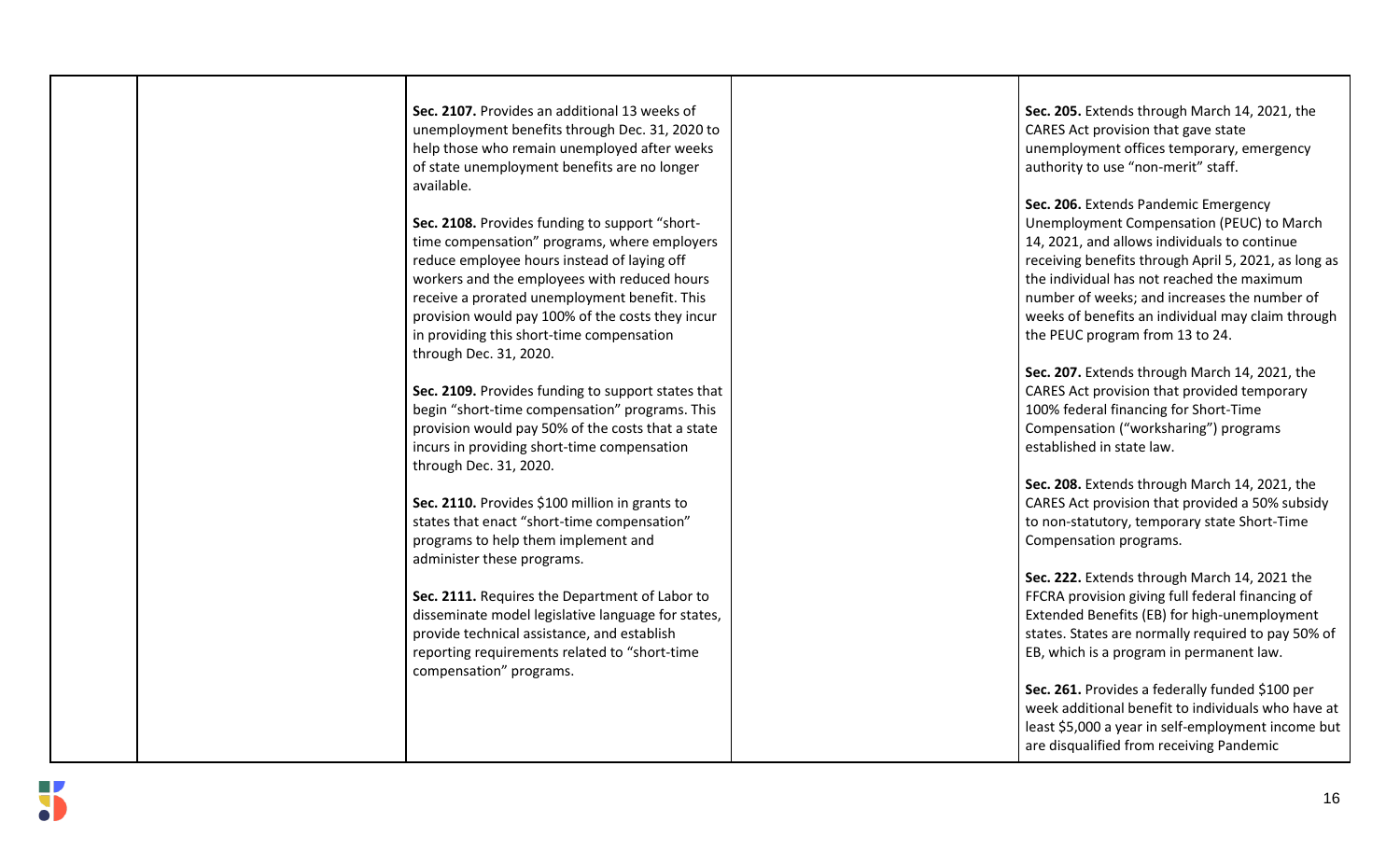|                           |                                                                                                                                                                                                                                                                                                                                                                                                                                                                             |                                                                                                                                                                                                                                                                                                                                                                                                                                                                                                                                                                                                                                                                                  |                            | Unemployment Assistance because they are<br>eligible for regular state unemployment benefits.<br>Sec. 262. Allows states to waive recovery of "Lost<br>Wages Assistance" overpayments for which the<br>recipient was not at fault and would suffer<br>hardship if required to repay the benefits the same<br>way they do in state unemployment benefits.<br>Sec. 263. Ensures individuals who are otherwise<br>eligible for Pandemic Unemployment Assistance<br>do not have their benefits terminated because of<br>inadvertent or state system failure errors in past<br>required weekly benefit recertifications, so long as<br>the state made good faith efforts to implement<br>the program.           |
|---------------------------|-----------------------------------------------------------------------------------------------------------------------------------------------------------------------------------------------------------------------------------------------------------------------------------------------------------------------------------------------------------------------------------------------------------------------------------------------------------------------------|----------------------------------------------------------------------------------------------------------------------------------------------------------------------------------------------------------------------------------------------------------------------------------------------------------------------------------------------------------------------------------------------------------------------------------------------------------------------------------------------------------------------------------------------------------------------------------------------------------------------------------------------------------------------------------|----------------------------|------------------------------------------------------------------------------------------------------------------------------------------------------------------------------------------------------------------------------------------------------------------------------------------------------------------------------------------------------------------------------------------------------------------------------------------------------------------------------------------------------------------------------------------------------------------------------------------------------------------------------------------------------------------------------------------------------------|
|                           | <b>TITLE I</b>                                                                                                                                                                                                                                                                                                                                                                                                                                                              | <b>DIVISION B</b>                                                                                                                                                                                                                                                                                                                                                                                                                                                                                                                                                                                                                                                                | Not included in this bill. | <b>DIVISION N</b>                                                                                                                                                                                                                                                                                                                                                                                                                                                                                                                                                                                                                                                                                          |
| <b>Nutrition Supports</b> | \$500,000,000 in additional funding for<br>the Special Supplemental Nutrition<br>Program for Women, Infants, and<br>Children program<br>TITLE II-COVID-19 Child Nutrition<br><b>Response Act</b><br>Sec 202 (b). Provides waivers for food<br>from the Child and Adult Care Food<br>Program (CACFP), including Head Start<br>providers, to be distributed in non-<br>congregate care settings; also provided a<br>similar waiver for school breakfast and<br>lunch programs | TITLE I - Department of Agriculture<br><b>Supplemental Nutrition Assistance Program</b><br>(\$15.5 billion). Provides additional funding to<br>prevent, prepare for, and respond to coronavirus.<br>Child Nutrition Programs (\$8.8 billion). Provides<br>additional funding to prevent, prepare for, and<br>respond to coronavirus.<br>The Emergency Food Assistance Program<br>(TEFAP) (\$450 million). Allows food banks to<br>continue to assist those Americans most in need.<br><b>Food Distribution Program on Indian</b><br>Reservations (\$100 million) to guarantee<br>participants of SNAP on Indian Reservations<br>receive food and will ensure the facilities have |                            | <b>TITLE VII-Nutrition and Agriculture Relief</b><br>Sec. 702. Among other provisions, increases the<br>monthly Supplemental Nutrition Assistance<br>Program (SNAP) benefit level by 15%; provides<br>\$100 million for state administrative costs through<br>FY 2021; and excludes Pandemic Unemployment<br>Compensation from being counted toward<br>household income for SNAP.<br>Sec. 704. Provides \$614 million to the<br>Commonwealth of the Northern Mariana Islands,<br>Puerto Rico, and American Samoa for nutrition<br>assistance.<br>Sec. 711. Invests \$400 million in the Emergency<br>Food Assistance Program and allows up to 20% of<br>these funds to be used for commodity distribution. |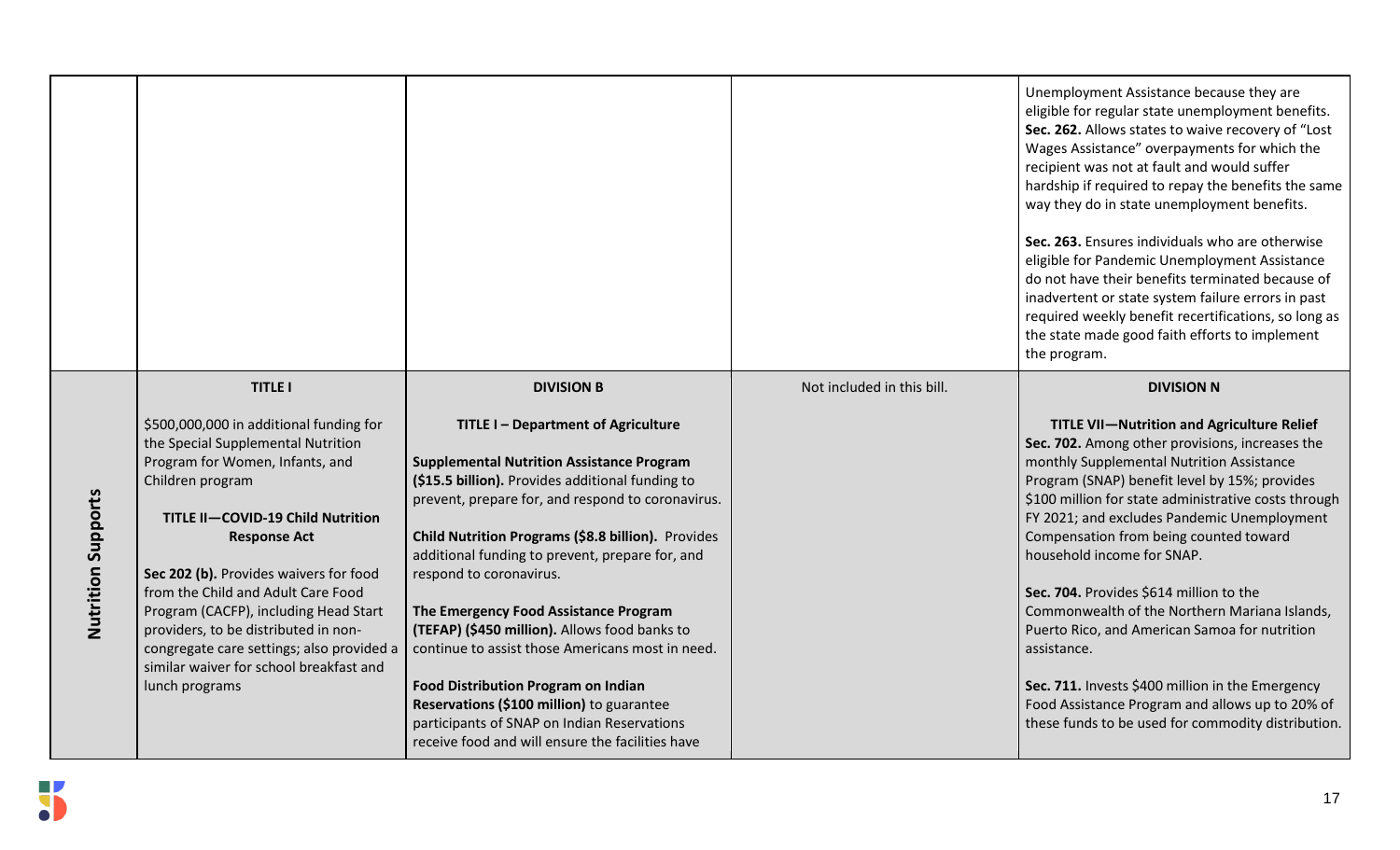|                                      |                            | the capacity to meet increased needs.<br><b>Nutrition assistance to Puerto Rico and the</b><br>territories (\$200 million) for food assistance is<br>provided to Puerto Rico and the territories.<br><b>TITLE VI-Department of Homeland Security</b><br>FEMA. Includes \$200 million for the Emergency<br>Food and Shelter Program, which provides<br>shelter, food, and supportive services through<br>local service organizations. |                            | Sec. 721. Allows states to issue P-EBT benefits to<br>children under the age of 6 who live in households<br>receiving SNAP benefits and residing in an area in<br>which schools or child care facilities are closed or<br>operating with reduced hours or attendance<br>without the need to verify child care enrollment at<br>the individual household level.<br>Sec. 722. Provides such amounts as might be<br>necessary to help school meal and Child and Adult<br>Care Food Programs, to continue serving children<br>and families. |
|--------------------------------------|----------------------------|--------------------------------------------------------------------------------------------------------------------------------------------------------------------------------------------------------------------------------------------------------------------------------------------------------------------------------------------------------------------------------------------------------------------------------------|----------------------------|-----------------------------------------------------------------------------------------------------------------------------------------------------------------------------------------------------------------------------------------------------------------------------------------------------------------------------------------------------------------------------------------------------------------------------------------------------------------------------------------------------------------------------------------|
| Services Block<br>Community<br>Grant | Not included in this bill. | <b>DIVISION B</b><br>TITLE VIII-Department of Health and Human<br><b>Services</b><br><b>Community Services Block Grant</b><br>(\$1 billion). To help communities address the<br>consequences of increasing unemployment and<br>economic disruption.                                                                                                                                                                                  | Not included in this bill. | Not included in this bill.                                                                                                                                                                                                                                                                                                                                                                                                                                                                                                              |
| <b>Healthy Start</b><br>Program      | Not included in this bill. | <b>DIVISION A</b><br>TITLE III-Supporting America's Health Care<br>System in the Fight Against the Coronavirus<br>Sec. 3225. Reauthorizes the Healthy Start<br>Program, which supports maternal and infant<br>health during the COVID-19 crisis.                                                                                                                                                                                     | Not included in this bill. | Not included in this bill.                                                                                                                                                                                                                                                                                                                                                                                                                                                                                                              |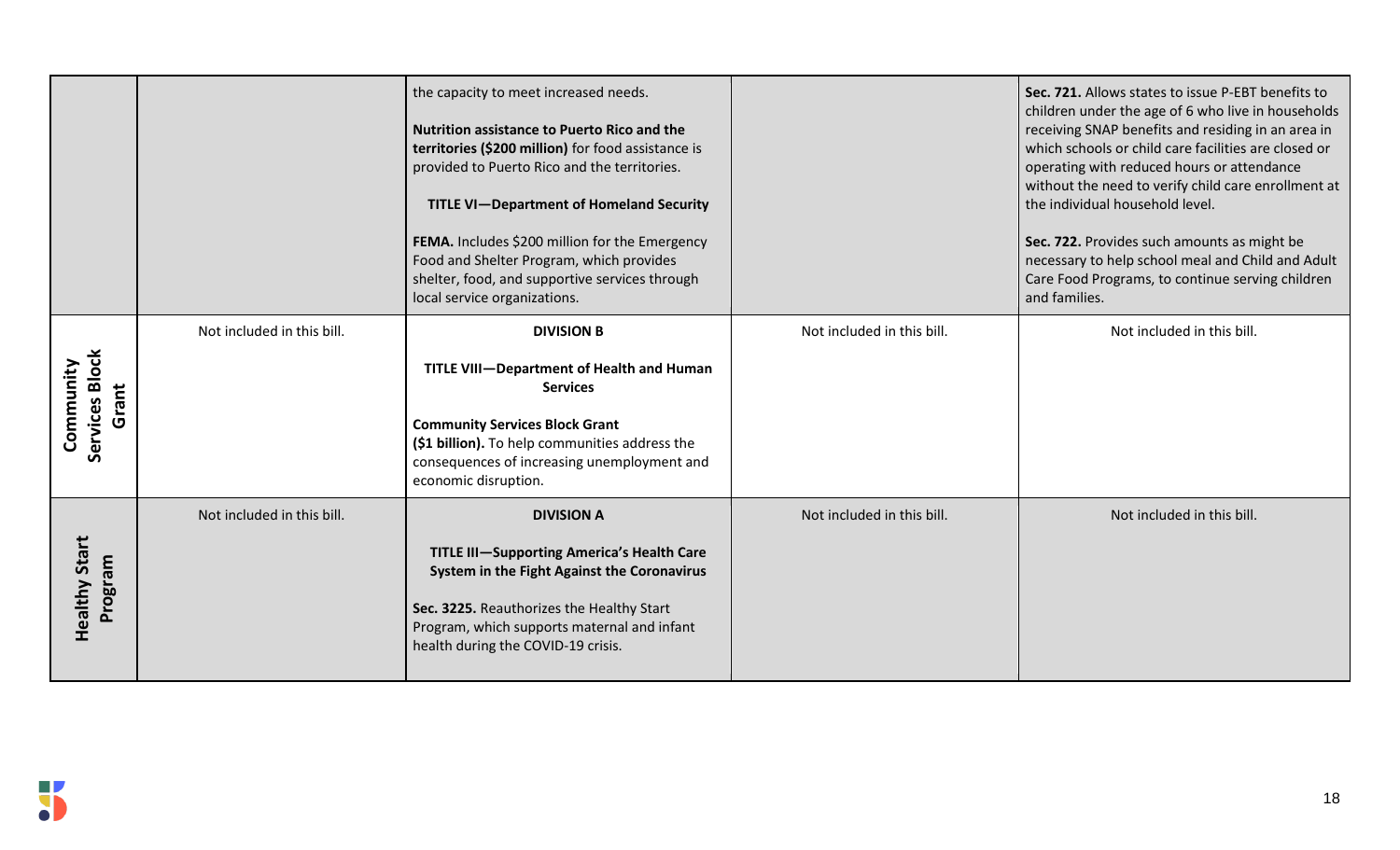| <b>Home Visiting</b>                         | Not included in this bill.     | Not included in this bill.                                                                                                                                                                                                                                                                                                                                                                                                                                                                  | Not included in this bill. | Division X - Supporting Foster Youth and Families<br><b>Through the Pandemic</b><br>Sec. 10. For the duration of the public health<br>emergency period, allows programs funded by the<br>Maternal, Infant, and Early Childhood Home<br>Visiting (MIECHV) program to conduct virtual<br>home visits as needed and specifies funds may be<br>used to help families acquire needed technology;<br>train home visitors on providing virtual services<br>and assisting families with emergency<br>preparedness and response; and provide<br>emergency supplies to families. |
|----------------------------------------------|--------------------------------|---------------------------------------------------------------------------------------------------------------------------------------------------------------------------------------------------------------------------------------------------------------------------------------------------------------------------------------------------------------------------------------------------------------------------------------------------------------------------------------------|----------------------------|------------------------------------------------------------------------------------------------------------------------------------------------------------------------------------------------------------------------------------------------------------------------------------------------------------------------------------------------------------------------------------------------------------------------------------------------------------------------------------------------------------------------------------------------------------------------|
| Needy Families<br>Assistance to<br>Temporary | Not included in this bill.     | <b>DIVISION A</b><br><b>PART III-Human Services and Other Health</b><br><b>Programs</b><br>Sec. 3824. Extends the Temporary Assistance for<br>Needy Families program through Nov. 30, 2020,<br>in the manner authorized for FY2019.                                                                                                                                                                                                                                                         | Not included in this bill. | Division CC - Health Extenders<br>Title III - Human Services<br>Sec. 301. Extends current funding and policy for<br>the Temporary Assistance for Needy Families<br>through Sep. 30, 2021, in the manner authorized<br>for FY2020.                                                                                                                                                                                                                                                                                                                                      |
| Public Housing                               | No<br>t included in this bill. | <b>DIVISION B</b><br>TITLE XII- Transportation, Housing and Urban<br><b>Development (HUD), and Related Agencies</b><br>HUD, Public Housing Operating Fund<br>(\$685,000,000). Directs funds to be used for<br>expenses related to preventing, preparing for,<br>and responding to coronavirus, including<br>activities to support or maintain the health and<br>safety of assisted individuals and families and<br>activities to support education and child care for<br>impacted families. | Not included in this bill. | Not included in this bill.                                                                                                                                                                                                                                                                                                                                                                                                                                                                                                                                             |